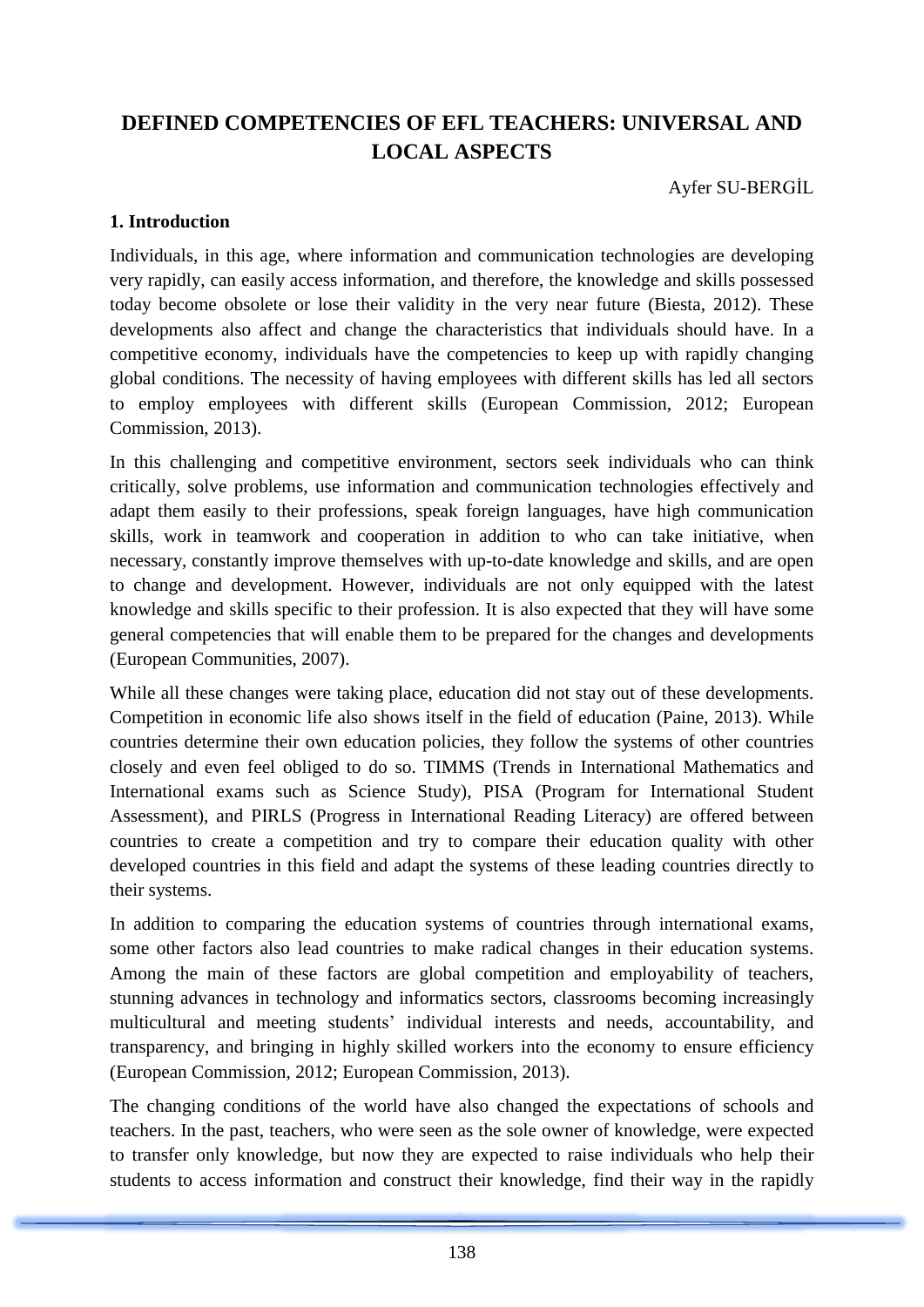changing world and business conditions, in other words, learn to learn and make lifelong learning as their guide (Council of Chief State School Officers 2013; ETUCE, 2008).

In the past, the knowledge and skills of teachers, which could suffice for a lifetime, are no longer sufficient with the rapidly changing socio-economic conditions and the increase and facilitation of the sources of access to information. Teachers are expected to provide their students with skills that can do jobs that have not yet emerged, use technological tools, and solve social problems that may arise in the future. This can be achieved if teachers also have 21<sup>st</sup>-century skills, so that teachers will be able to raise individuals with enhanced creativity and critical thinking skills, problem-solving skills, effective use of technology, adopting democratic values, high civic awareness, and respect for differences. The understanding of education has left its place to a student and learner-centered approach rather than more content or program-oriented one. As a result, teachers are asked to have skills that consider the individual interests of students, their individual differences, and learning styles, and teach accordingly. In other words, teachers must have pedagogical and psychological competencies to help students learn optimally and to individualize their learning experiences (OECD, 2011). For these reasons, the need for teachers to equip themselves with new knowledge and skills has gained more importance than ever before. Teacher quality is one of the most important factors affecting student success. In addition, some studies indicate that the quality of the education system cannot exceed the quality of the teacher (Barber & Mourshed, 2007; OECD, 2011; Schleicher, 2016). Barber and Mourshed (2007) revealed how the academic success of two students at the same cognitive level, taught by two different teachers, changed over time and how effective the quality of the teacher was on student success.

When one of the 8-year-old and average-achieving two students works with a highperforming teacher and the other with a low-performing teacher for three years, the difference in success between these two students with the same success level becomes more than 50% at the end of 3 years. Again, another example can be given for purposes of comparison. For example, when the size of a 23-person class is reduced to 15, the increase in student achievement can increase by 8% at most (Barber & Mourshed, 2007). This is another proof of how effective teachers and teacher qualifications are in student success. Research conducted by OECD on adult skills reveals the level of existing competencies of teachers worldwide (Schleicher, 2016). The research compared the numerical, verbal, and problem-solving skills of teachers in different countries with individuals with undergraduate degrees in other professions. In none of the countries participating in the research, teachers' competencies are not in the top three in terms of the mentioned skills. Japan and Finland stand out as the two countries that are excluded from this statistical result because they are among the countries that have proven their success in the field of teacher education in recent years (Sahlberg, 2010; Schleicher, 2016). As the results of this study show, the students who will be trained by teachers with an average level of competency will also be individuals with an average level of skills. However, as in Finland and Japan, individuals trained by qualified teachers will also have high numerical, verbal, and problem-solving skills. This study is important in terms of revealing how important the quality of teachers is.

Seeing that teachers' competencies are not at the desired level, OECD held the "International Teaching Profession Summit" hosted by the United States Ministry of Education in 2011.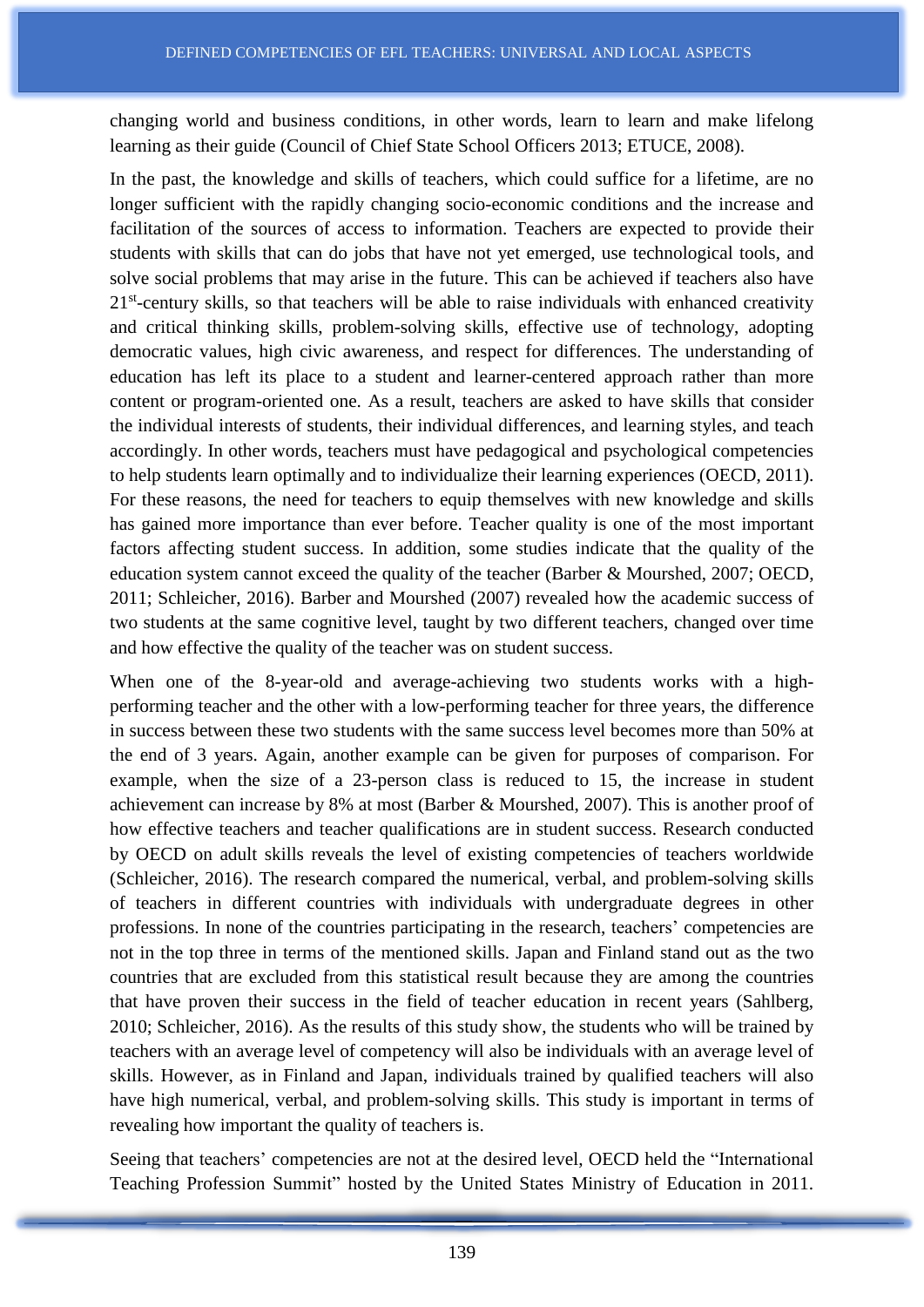Education ministers of countries, union leaders, and teacher representatives of leading countries in the field of education attended this summit and discussed how best to improve the quality of teachers and teaching (OECD, 2011). According to the result of this summit, it was emphasized that teachers should now have different skills. It is not just teachers' skills that are easy to teach and test; at the same time, it was stated that it is a necessity in today's conditions for students to have the skills that will enable them to be equipped with high-level skills such as problem-solving, critical thinking and communication skills.

Thus, the uniform and harmony-based education understanding of the past has gradually left its place to a learner-centered understanding in which individual differences and multiculturalism are given priority. This has led to the necessity of raising individuals who have 21<sup>st</sup>-century skills of learning to learn, are responsible for their learning, not only have the knowledge but also gain skills and attitudes towards the needs of their profession and society. As a result, it has gained importance for individuals to acquire competencies that will help them adapt to changing conditions, and the concept of competency-based education has emerged.

When the teaching competencies of the countries that are prominent and successful in the field of education are examined, it is seen that the changes in education are also reflected in the teacher competencies. The information age we live in requires teachers to constantly renew themselves and to be equipped with the knowledge, skills, and attitudes that will meet the needs of individuals and society (European Commission, 2012; European Commission, 2013; Brockmann et al., 2008; Darling-Hammond, 2006; ETUCE, 2008; Halasz & Michel, 2011; Haste, 2009; Mansfield, 2004). For this reason, special attention is given to issues such as lifelong learning, continuous professional development, and commitment to learning in teacher qualifications. In most countries, teacher qualifications are constantly reviewed and updated at regular intervals, and attention is paid to ensure that they meet the requirements of society and business life. In fact, this situation should be reflected in the education programs, and teacher training institutions should closely monitor the changes in society and constantly review the qualifications of teachers.

Unfortunately, studies in the field of teacher competencies and competency-based education are limited in our country. Teacher qualifications were first determined in 2006 and updated 11 years later in 2017 (MEB, 2017b). However, socio-economic developments in the world, and therefore in Turkey, are on a very rapid course. For example, in an age called the information age, where many transactions take place in virtual and electronic environments, the digital competencies of teachers have gained equal importance. However, the proficiency levels of teachers in these subjects are not known exactly. For this reason, it is necessary to redetermine the general qualifications that teachers should have in Turkey with the scientific studies in which large segments of the society will be represented and have a say, with the data and evidence obtained from the studies carried out in the field of educational sciences in the light of national and international developments. While doing this, the general qualifications, sub-competencies, and performance indicators of the teaching profession should be clearly stated, and these statements should be measurable and observable. In this way, it will be possible to determine the level of teacher candidates' qualifications in question. Moreover, to be narrowed down, this study examines how the studies carried out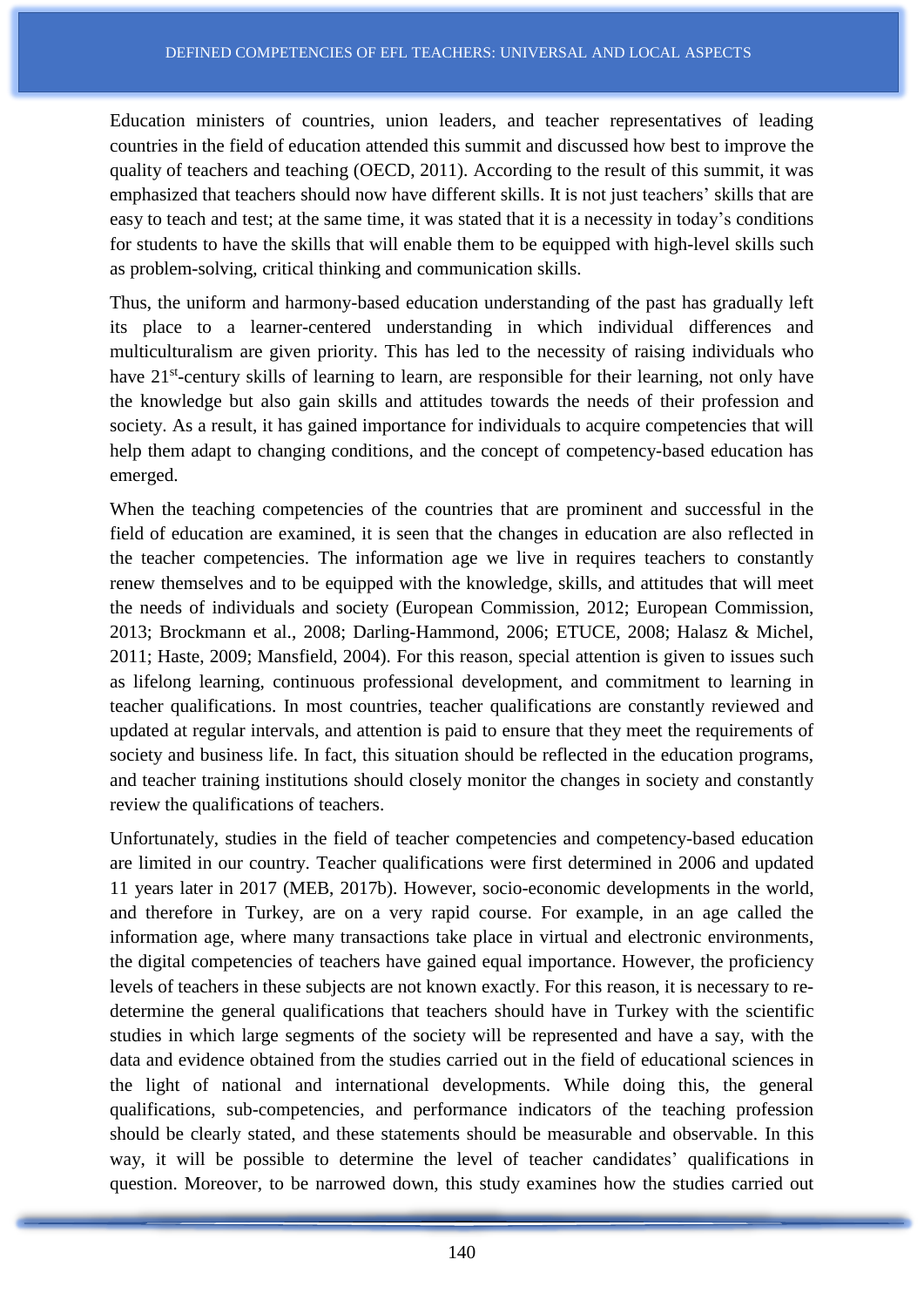within the scope of general teacher competencies are reflected in foreign language teacher competencies in particular. Thus, this study aims to address the answers to the following questions:

- 1- What does teacher competency mean?
- 2- What developments have been done regarding teacher competency throughout the World?
- 3- What are the reflections of teachers' competency in Turkey?
- 4- How are English as a foreign language (EFL) teachers affected by the studies of teacher competency?

#### **2. Method**

To address better understanding of teacher and EFL teacher competency, narrative literature review provided the basis for the methodology of this study. Narrative literature review critiques and synthesizes publications on a topic to provide new frameworks and perspectives (Cooper, 1998). This literature review type describes the history or development of the target problem or topic and helps build a broader perspective by providing many aspects of information in a printed format.

For this purpose, in this study, the institutional frameworks generally on teacher and specifically on language teacher competency was taken into consideration. This was conducted by focusing on the following themes predominantly:

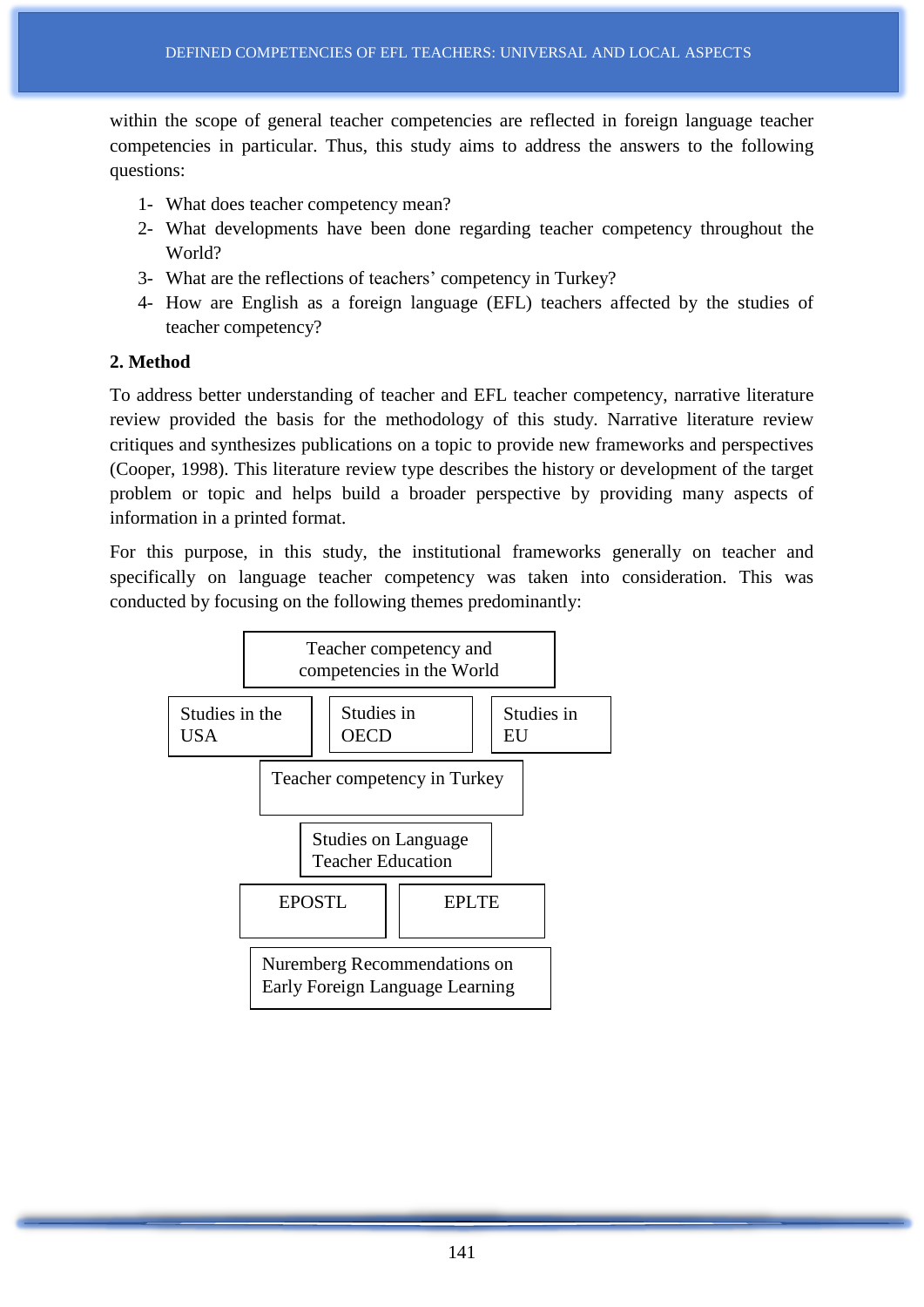#### **3. What Does Teacher Competency Mean?**

Although extensive studies have been carried out in the literature on competency in teacher education for a long time, what the concept of 'competence' means exactly is a concept that cannot be adequately explained in both national and international literature and there is no definite consensus on its definition. Most of the time, definitions differ according to the discipline in which it is expressed, the perspective of the researcher who defines it, and even the general understanding of competence accepted in the country in which it is defined (Barış, 2013; European Commission, 2013; Haste, 2009; Jeris et al., 2005; Koenen et al., 2015; Şişman, 2009). Although it is difficult to define the concept of competence, explaining the concept of competence and drawing its basic framework will contribute to a better understanding of the changing roles of education and teachers, to raise individuals equipped with the skills required by the age, and to build a bridge between business life and education (European Commission, 2013; Mansfield, 2004).

Although there is a nuance between the two concepts of 'competence' and 'competency' in English, they are often used interchangeably and are considered synonymous in daily life. The Longman Dictionary of Contemporary English defines the word competence as "the ability to do something well" and the word competency as "the skill required for a certain job". The word 'competence' is interpreted differently in American and British English from time to time, and this leads to semantic confusion. While the word competence is used as a singular noun, it means the state of being competent, while in British English it is used only as a noun phrase, as in the expression "business competence" (Mansfield, 2004). In American English, on the other hand, the same word is thought of as a person's performance in performing a task. Competency in the singular and competencies in the plural is the distinctive feature of a person that results in an effective or superior performance. This means a distinctive behavior that can be expressed as a motive, a personal characteristic, a skill. The word competent is also used to show that the individual is competent; however, different meanings can be attributed to this word (Mansfield, 2004). The concept is defined as an individual with the necessary ability to perform a job. However, especially in cases where professional qualifications are in question, this word is used as the minimum qualification or skill required to perform a job, and a person's competence can be expressed at different levels.

The concept of competence is explained as the distinguishing feature of the individual that is associated with a certain job and enables him to perform that job competently, and it is considered as an 'input' especially in the American school. The concept of competence is accepted as the knowledge and ability that an individual must have to perform a certain job. In this context, competence is evaluated by the individual's ability to fulfill the standards required by that job in a business environment. The concept of competence is accepted as 'output' showing the requirements of the job in the English school (Winterton, 2009). In the light of these definitions, it can be said that the concepts of competence and competency show certain characteristics. While competence is a more holistic concept, competency is a concept related to the personality traits of the individual and may be exhibited in other situations while performing other tasks. However, despite all these differences, the two concepts are often used interchangeably and are accepted as concepts that evoke the same meaning (Winterton, 2009). The concept of competence started to become a popular trend in the European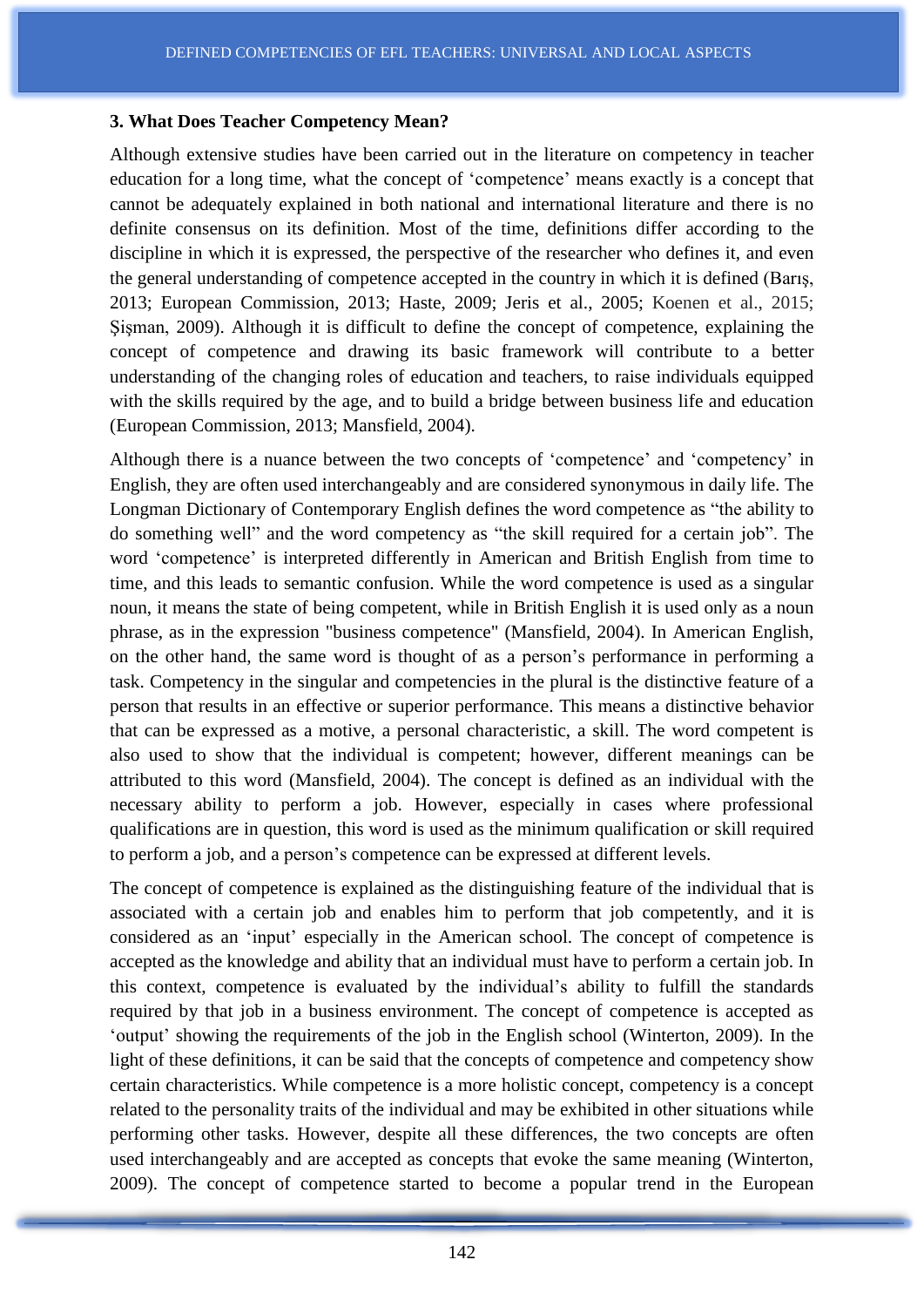education system in the 1990s, and difficulties were encountered in practice due to definitions (Mulder et al., 2009). The concept of competence is the use of a set of abilities consisting of knowledge, skills, and attitudes that must be employed to perform a job or solve a problem in a certain profession, job, organization, or situation.

Teacher competencies are defined as the "knowledge, skills and attitudes that teachers should have in order to fulfill the teaching profession in an effective and efficient manner" (Karslı & Güven, 2010, pp. 232-234). Achieving the goals designed in the field of education is closely related to the qualifications and competencies of the teachers who guide this process. If an innovation brought to life in the field of education is not reflected in the learning environments by the teachers, it is obvious that the designed goal will not be achieved. Having the basic competencies of teachers is one of the keys to increasing the success of students and ensuring their personal development. In this rapidly changing world, it is vital to encourage the development of teachers to increase their competencies and abilities.

Teacher competencies, the issue of what teachers know and can do has become the focus of research on teacher education and the effects of teachers on student achievement (Ball & Cohen, 1999; Darling-Hammond et al., 2000; Darling-Hammond, 2006; Grand & Gillette, 2006; Imig & Imig, 2006; World Bank, 2005). Defining teacher competencies and determining their boundaries is complex due to the nature of this profession. Because the teaching profession and the expectation of what teachers can know and do have constantly changing and dynamic features (Conway et al., 2009). Societies are experiencing a complex and unplanned transformation process, and this transformation changes how people work, communicate, relate, live, and learn. The social transformation affects schools visibly. Students can easily access various information sources by using new technologies, and as a result, it becomes a necessity to reevaluate the traditionally known functions of the school and the teacher (World Bank, 2005). On the other hand, the views of educators and researchers on learning and knowledge are changing drastically. Depending on this change, very different views emerge about how to unearth students' performances in the classroom and how teachers will teach (Ball & Cohen, 1999). Since the competency of teachers is seen as having a key role in this aspect, revising the developments on it deserves attention.

# **4. Developments Regarding the Teacher Competency Throughout the World**

Studies on the concept of competency first started in the USA. These studies were later accepted in Europe and similar studies were carried out in European Union member countries along with the Bologna Process. The OECD also conducts comprehensive studies in the field of education and reports them every year. In this context, besides the USA, OECD, and Europe-based competency frameworks, there are also frameworks for researchers who have worked in this field. In the light of these studies on determining the general qualifications of the teaching profession in Turkey were discussed and the general qualifications of the teaching profession were explained around the scope of this review. Moreover, how the reflections of general competency in teacher education have prevailed on English language teacher education more specifically was taken into consideration.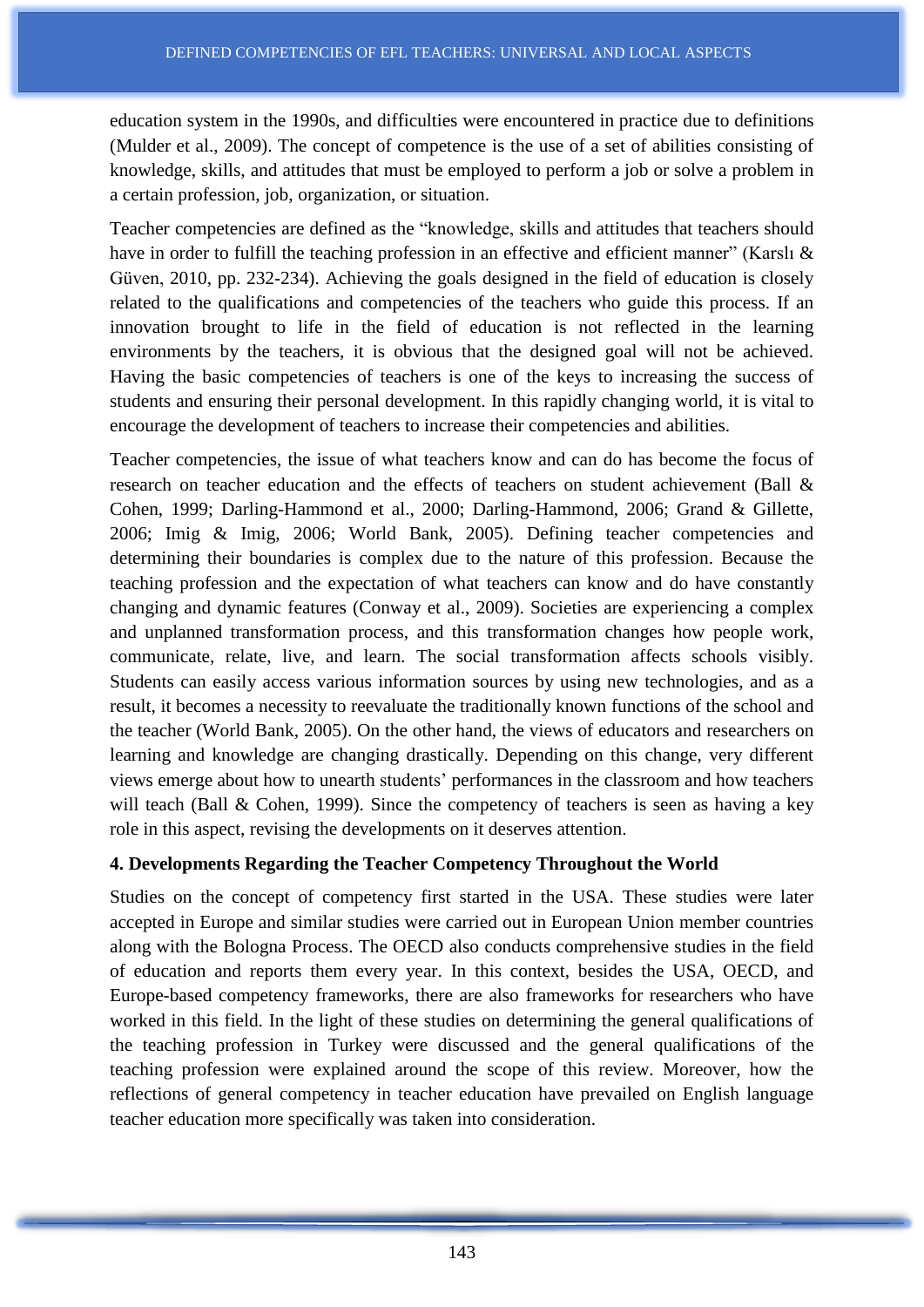#### **4.1. Studies on Teacher Competency in the United States**

In the United States, there are nationally recognized competencies. Furthermore, the concept of standard rather than competency is preferred more in the USA. First, The National Board for Professional Teaching Standards (NBPTS) was established in 1987 to ensure harmony between states in the USA. NBPTS (2019) has determined teaching qualifications in five basic frameworks:

- 1. Teachers are committed to teaching and students' learning.
- 2. Teachers know the subject area they teach and how to teach this subject area to students.
- 3. Teachers are responsible for managing and monitoring their students' learning.
- 4. Teachers learn from their own experiences by systematically criticizing their practices.
- 5. Teachers are members of learning communities.

In this document, competencies are expressed in terms of standards, not in the form of specific categories. However, a structural change was made in their determination and expression of them, and they began to be expressed in the form of competency categories instead of standard sentences.

Another organization that determines teaching qualifications in the USA is the Interstate Teacher Assessment and Support Consortium (InTASC), a sub-organization of the Council of the Chief State School Officers. Interstate Teacher Assessment and Support Consortium have determined new teacher qualifications in line with the changing conditions and needs of the world and students. New qualifications were created by reviewing the qualifications published by the same institution in 1992. These standards have two important features that differ from the standards published in 1992. While the first published standards only express the starting standards for teachers who are just starting the profession, the new standards point to the improvements that teachers will make at different stages of their careers. The feature that distinguishes a beginner teacher from an experienced teacher is related to how comprehensively and advanced the knowledge and skills are utilized. Another difference is that knowledge, dispositions, and performances are restated to show the content and depth of teaching practice.

The InTASC core teacher standards consist of four key categories. Standards (qualifications) are listed under these categories. According to InTASC (2013, p. 6), the categories are:

1. Learner and Learning Standard 1: Learner Development, Standard 2: Learning Differences, Standard 3: Learning Environments.

2. Content Standard 4: Content Information, Standard 5: Implementation of Content.

3. Teaching Practices Standard 6: Evaluation, Standard 7: Planning of Instruction, Standard 8: Instructional Strategies.

4. Professional Responsibility Standard 9: Professional Education and Ethical Practices, Standard 10: Leadership and Collaboration.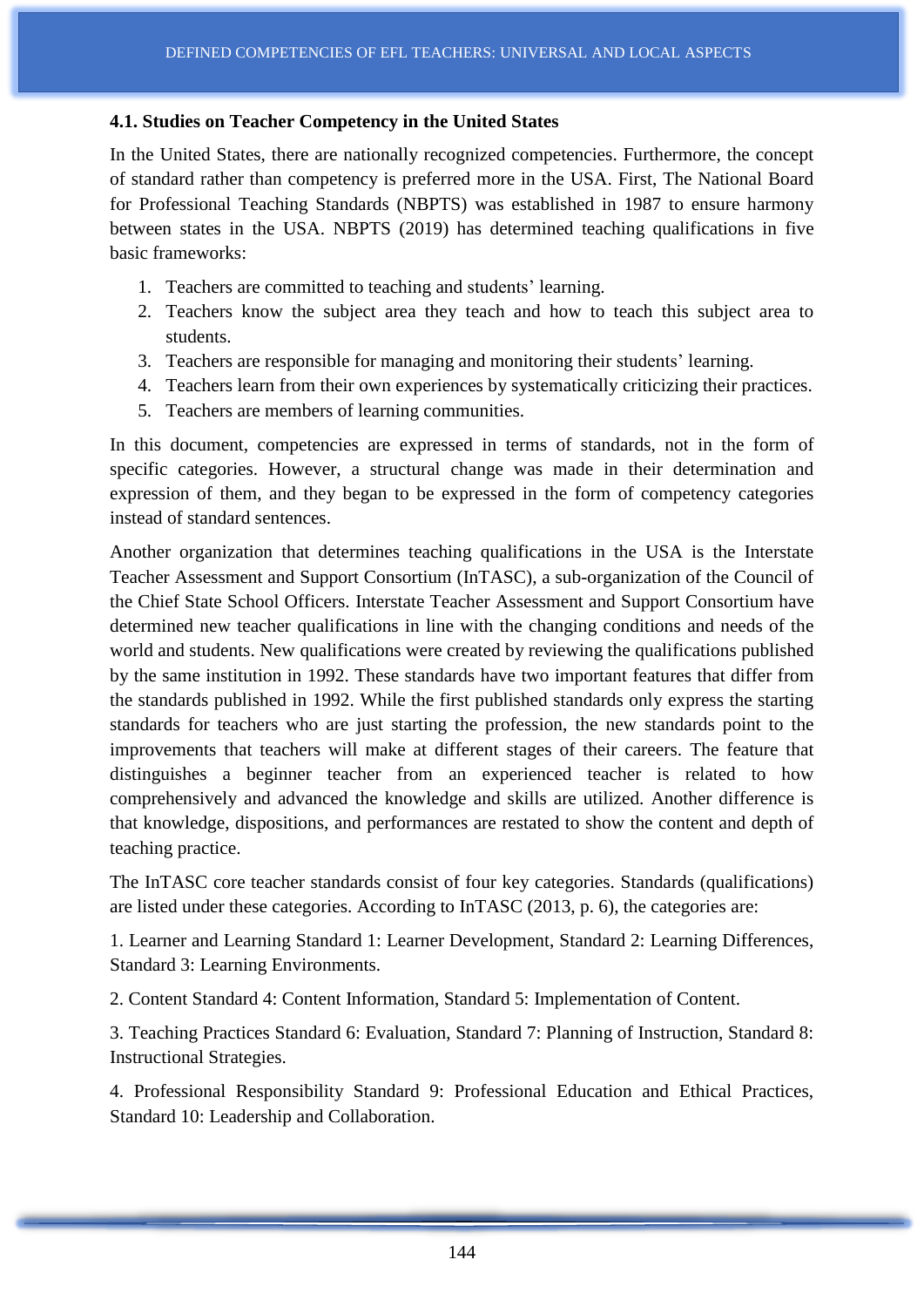As seen, InTASC standards are structurally different from NBPTS standards. Instead of NPBTS's standard phrases that indicate ideal, InTASC sets standard categories and explains them.

In the United States, the Jobs for the Future and Council of the Chief State School Officers initiatives consciously reflect the competencies that teachers should have instead of the widely used standards defined as competencies in the USA. Accordingly, the competencies are grouped under four main headings. These competencies are cognitive, personal, interpersonal, and teaching competencies. Under these four general qualifications, qualifications and performance indicators related to them are listed (Jobs for the Future and Council of the Chief State School Officers, 2015).

One of the most popular teaching competency frameworks in the USA (Zeichner, 2012) is the 'Teaching Through Interactions' (TTI) framework used by the University of Virginia. According to the framework prepared by this center, effective education can be provided with three basic competence areas. These areas are emotional support, classroom organization, and instructional support. General teaching competencies and performance indicators are also grouped under these three main areas (Pianta, 2011). The most important feature that distinguishes this framework, prepared by the University of Virginia, is that it also aims to improve teacher-student interaction. Thus, it is seen as a professional development model that aims to achieve better learning outcomes.

In addition to the institutional evaluation of the general qualifications of the teaching profession in the USA, there has been the determination of the general competencies through individual studies. The most widely recognized, accepted, and applied one among these is the general framework put forward by Danielson (1996). This framework has been a basic reference source in determining the general qualifications of many countries in the world (Santiago & Benavides, 2009). Danielson (1996) states that the qualifications he identified can serve as a "road map" for teachers new to the profession, while for experienced teachers they are intended as "a guide for professional excellence", "a structure for professional development efforts" and it can also be used as "communicating with the wider community" (p. 11-12). Moreover, Danielson (1996) defined the extent to which teachers have these competencies with a four-grade scale consisting of "Unsatisfactory – Basic – Proficient – Distinguished" levels.

Another example of general teaching competency from North America was developed by the University of Regina in Canada. The framework, which was originally prepared as an Intern Placement Profile for primary and secondary school teachers, was later combined by Lang and Evans and named as the Teacher Competency Profile (TCP) (Lang & Evans, 2006). In TCP, competencies are specified as targets for prospective teachers or teachers who are new to the profession. They are explained consistent with what the teachers should acquire regarding also the degree, and it provides discussion topics between prospective teachers and mentor teachers in terms of their professional development.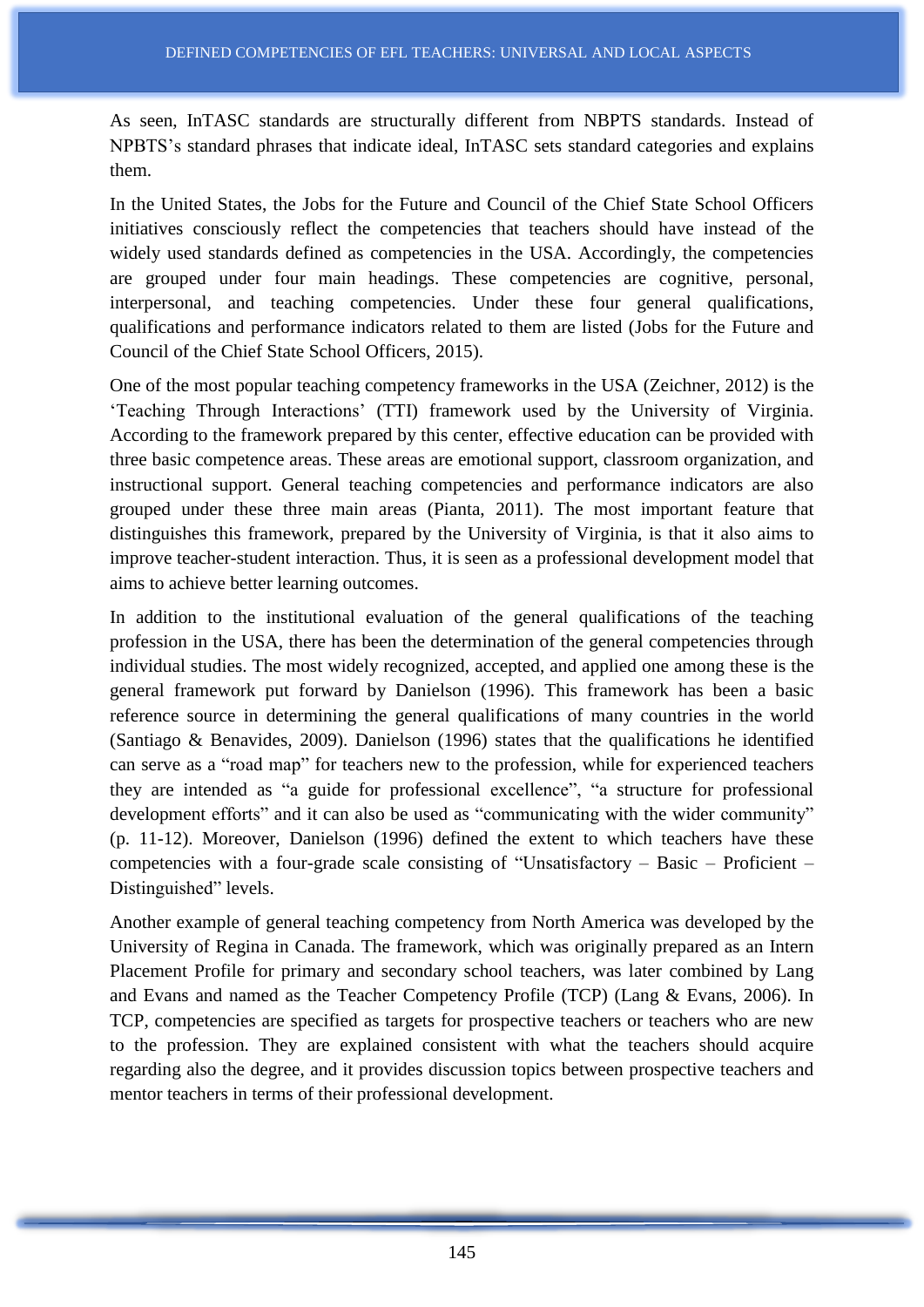#### **4.2. Studies on Teacher Competency in European Union**

European Union, aiming basically to transform into an information society, especially after the Bologna process, has determined the framework of basic competences that individuals should have. The European Union prepared the "European Qualifications Framework for Lifelong Learning" in 2006 and this reference framework was accepted by the member states (European Commission, 2007). The European Qualifications Framework, which has a dynamic structure consisting of the whole of knowledge, skills, and attitudes rather than a static education program content, consists of 8 basic qualifications (European Communities, 2007) sequenced as communication in the mother tongue, communication in foreign languages, mathematics proficiency and basic competences in science and technology, digital competence, learning to learn, social and civic competences, assertiveness and entrepreneurship awareness, cultural awareness and expression. The European Commission has reached a consensus on what kind of competences the citizens of the member states should have and reached a consensus on the competencies of teachers who will gain these competencies in 2007 and determined the competencies of teachers in this direction.

The European Union has considered teacher competencies as knowledge, skills, and attitudes. These knowledge, skills, and attitudes also emphasize the new skills that will make Europe an information society. The European Union has gathered teacher qualifications in three general competence areas: working with others, working with knowledge and technology, working in and with society (Caena, 2011).

To ensure transparency and mutual recognition for comparing and harmonizing the programs of universities in the European Union member countries and to increase the quality of education at the European level, within the scope of the Tuning Project in the Bologna process, teaching qualifications have also been determined as both general and special field qualifications separately according to the disciplines in eight basic fields. One of these disciplines is the field of educational sciences and teaching. In addition, the Tuning Project determined the teaching qualifications at three levels as first, second, and third-level teaching qualifications.

The European Commission has gathered teacher competencies under 6 headings in its report titled "Supporting Teacher Competence Development for Better Learning Outcomes" published in 2013. The European Commission states that drawing such a general frame of reference can be a tool for teachers' professional development to be evaluated, discussed, and analyzed from a more systematic perspective (European Commission, 2013).

The European Commission recently published a qualifications framework in 2013, in which teachers, experts, and other relevant stakeholders on teaching qualifications stated that it can be used as a reference or a source of discussion (Koster & Dengerink, 2008). This competency framework was first illustrated by Williamson and Clevenger-Bright under the title of "Teacher Competencies" (as cited in Caena, 2011, p. 8). Within the framework of this qualification, teaching qualifications are gathered in three main groups as knowledge, expertise skills, and values. The European Commission (2013) seems to have adopted this structure in the framework of its latest qualification published and includes similar qualifications under similar headings.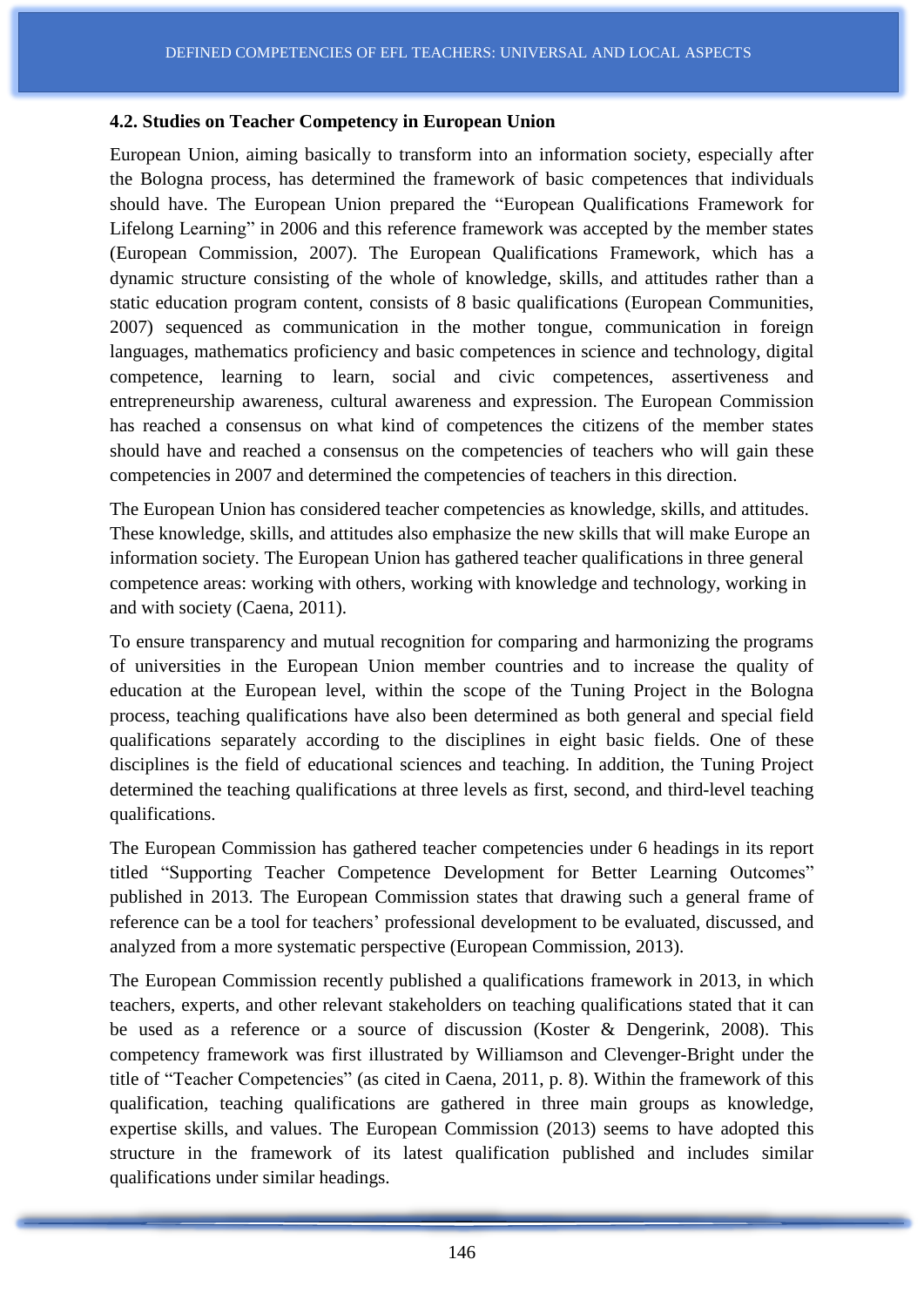#### **4.3. Studies on Teacher Competency in OECD**

OCED has recently carried out a similar study conducted by the USA and the European Commission on teaching qualifications. In this report published by OECD, the basic competencies expected from teachers are "at the student level, grade level, school level, and parents and other segments of society" (Schleicher, 2016, pp. 17-18).

In detail, at student level; initiating and managing learning processes, responding to students' individual needs, using formative and level-determining assessment tools, teaching in multicultural classrooms, emphasis on cross-program work, the adaptation of students with special education needs; at school level; teamwork and planning, evaluation and planning for improving education, using information and communication technologies (ICT) for teaching and management purposes, inter-school projects and international cooperation, managing and sharing leadership, at the level of parents and other segments of society; providing expert advice to parents, building community partnerships for learning are seen as noteworthy that they are reported as macro-level competencies. In a similar vein, emphasizing cross-program studies, establishing partnerships for learning with inter-school projects and international cooperation, as well as giving special importance to teaching in multicultural classrooms can be given as examples of these macro-level competencies.

### **5. Teacher Competency in Turkey**

Studies on the characteristics of the teaching profession in Turkey and the qualifications that a teacher should have started after the 1970s, in parallel with the studies carried out in this field in the world. Teaching was accepted as a profession for the first time in the National Education Basic Law No. 1739, which came into force in 1973 (article 43). Article 45 of the National Education Basic Law No. 1739 is related to the qualifications of teachers and in the same law, it is stated that teachers should have three basic qualifications: general culture, field knowledge, and teaching profession knowledge.

In the  $11<sup>th</sup>$  National Education Council held in 1982, the training of teachers was one of the main topics discussed. Here, the qualifications that teachers should acquire at the end of their training are determined. Emphasizing important issues such as considering the individual differences and developmental characteristics of students, having effective communication skills, and methodological knowledge in the qualifications determined in the  $11<sup>th</sup>$  National Education Council, the competencies are listed as a series of suggestions and gathered under certain headings or categories. Thus, the general standards of the teaching profession were also specified in the 11<sup>th</sup> National Education Council.

The first comprehensive studies on the determination of teacher competencies are seen after 1994. The restructuring of education faculties, which started at the end of 1994, was completed in 1998. These studies carried out in cooperation with the Council of Higher Education (CoHE) and the World Bank, reorganized the teacher training process, opened new departments in education faculties, determined new teaching certificates, and ended undergraduate education in educational sciences except for the field of guidance (Okçabol, 2005).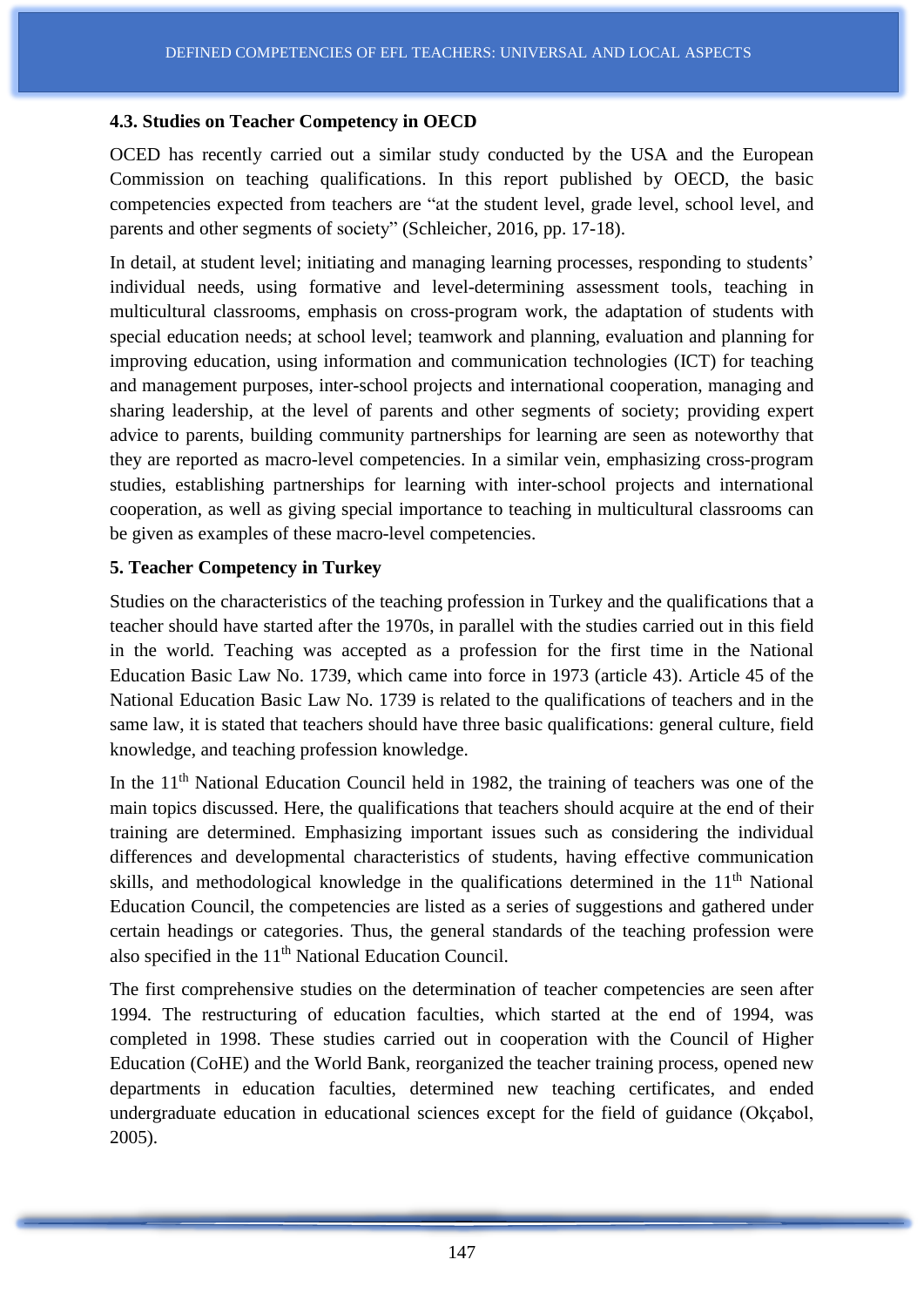'Training and Teaching Competencies' were determined as the first product and for the purpose of the development of pre-service training programs selecting, supervising, and evaluating teachers for in-service, the training was uploaded to teacher training faculties and colleges. It has been emphasized that the teaching profession traditionally requires gaining competence in the fields of general culture, field knowledge, and teaching profession knowledge (Bransford et al., 2005). As a matter of fact, the qualifications determined by the CoHE (1998) were determined in this direction and were divided into 4 main titles as 1. Subject Area and Competencies Related to Field Education, 2. Competencies in the Teaching-Learning Process consisting of Planning, Teaching Process, Classroom Management, Communication, 3. Monitoring, Evaluating and Recording Students' Learning, 4. Other Professional Qualifications.

The studies on determining teacher qualifications by the Ministry of National Education first started in 1999. In this context, a "Teacher Qualifications Commission" was established with the participation of CoHE and representatives from universities (MEB, 2017a). This commission examined the qualifications in the national and international literature, prepared the "Teacher Competencies" document on 12.07.2002 as a result of the CoHE / World Bank National Education Development Project and the findings obtained from the studies to determine the teacher qualifications carried out by the Ministry of National Education and these qualifications came into effect on 12.07.2002. Accordingly, teacher qualifications were determined under 3 headings in accordance with the National Education Basic Law No. 1739. These titles are "general culture information and skills", "education-teaching competencies" and "special field knowledge and skills" (MEB, 2017a, p. 6).

The next stage of the studies to determine teacher qualifications, the foundation of which was laid with the preparation of the teacher qualifications document in 2002, was carried out within the scope of the Basic Education Support Project (MEB, 2017a). As a result of the studies, it was decided that determining the general qualifications of the teaching profession in the form of main competencies, sub-competencies of the main competencies, and performance indicators of these sub-competencies would be the most appropriate method, and it was accepted that teacher qualifications should cover not only knowledge but also skills and attitudes. In 2006, the draft document of "General Competencies for Teaching Profession" was finalized and entered into force on 17.04.2006 (MEB, 2017a). The general qualifications of the teaching profession, which were determined by the Ministry of National Education (MoNE) in 2006 within the scope of the "Support to Basic Education Project", consist of 6 basic general qualifications, 31 sub-competencies under these six general qualifications, and 233 performance indicators used as proof of these qualifications. The determined qualifications coincide with the internationally accepted qualifications in terms of scope and content. In addition, the presentation of qualifications as "area of competency", "subcompetency" and "performance indicators" shows that qualifications are prepared in a systematic framework.

The Ministry of National Education first defined the teaching profession in 2006 (Alan, 2019). After 11 years of qualifications, MoNE developed a new general qualification framework in 2017. In this process, cooperation was made with academicians and teachers as well as local institutions. General qualifications have been updated by examining the general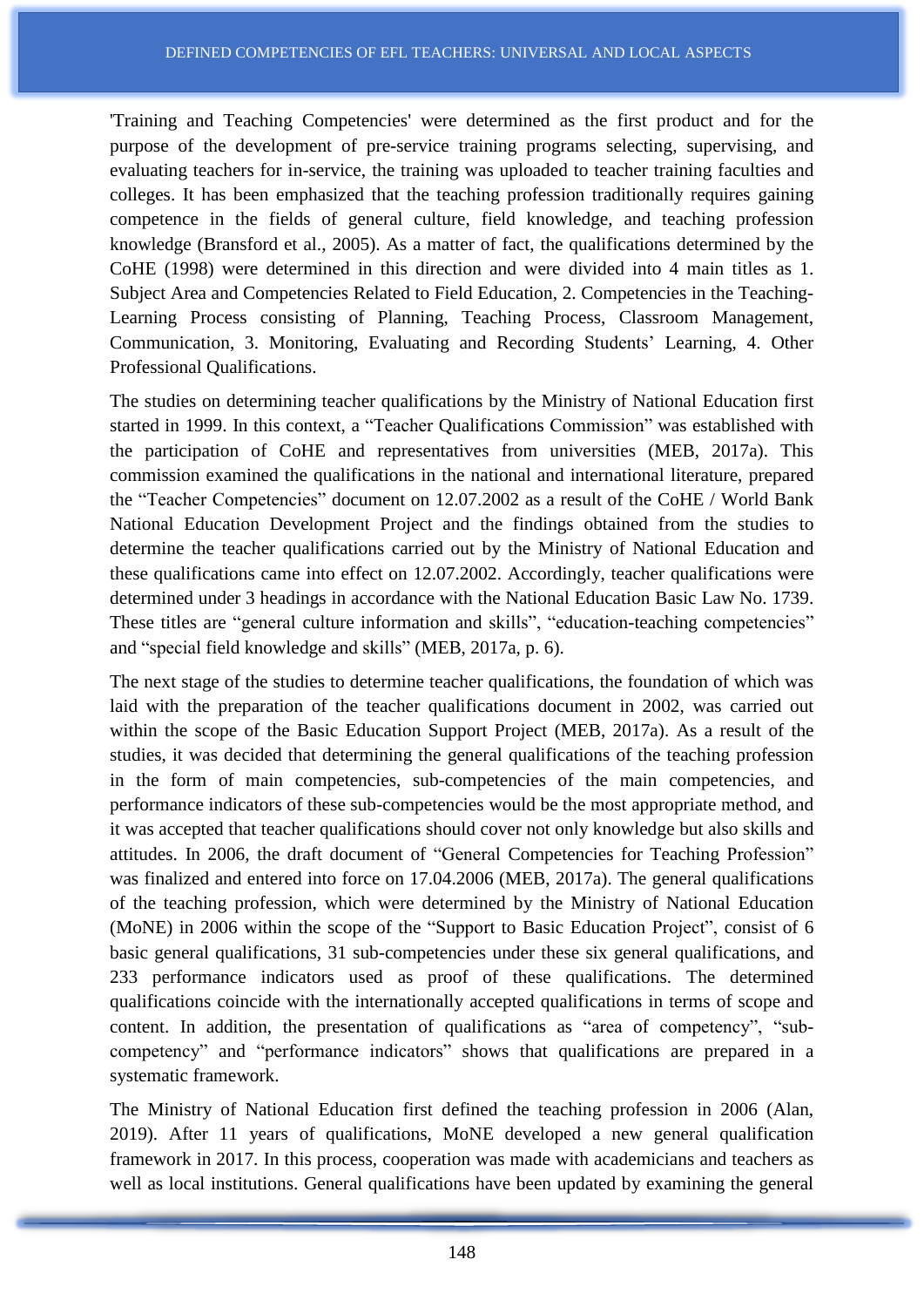qualifications of the teaching profession of international institutions such as OECD and UNESCO and countries with a good education. Accordingly, general competencies are grouped under three main areas: professional knowledge, professional skills and attitudes, and values. There are 11 sub-qualifications and 65 performance indicators under these three general areas (MEB, 2017a). MoNE (2017a) states that these new qualifications frameworks can be a reference source in determining the content of the universities' teacher training courses and both determining and developing the qualifications to be sought in teacher candidates. The new qualifications are also envisioned to guide in-service teachers in identifying their strengths and weaknesses. In addition to these, it is stated that teachers' performances can be evaluated based on the competencies with an objective evaluation system to be developed.

#### **6. Reflections of Teacher Competency on English Language Teacher Education**

English Language Teacher Education (ELTE) is seen as a part of broader programs such as applied linguistics, education, and teaching English to speakers of other languages (TESOL) (Crandall, 2000; Richards, 2008). Though ELTE improvements were adjusted following the principles of applied linguistics accepted as the basis for language teacher education, nowadays, it has been shaped under the influence of general education theories, learning theories, and teaching practices.

Throughout history, there have been several studies addressing conclusions and discussions on how to be an effective teacher. The reflections of product-oriented behaviorist approaches evolved into cognitivist, constructivist, and socio-constructivist processes that refer to common principles of process-oriented approaches. The evolution from product-oriented to process-oriented approaches in general education fields was also observed in the ELTE models and frameworks. Thus, "teaching as doing" (Freeman, 1996; Freeman & Johnson 1998) or "a craft or apprenticeship model" (Wallace, 1991), "teaching as thinking and doing" (Freeman, 1991,1996), "applied science or the theory-to-practice model" (Wallace, 1991), "the reflective model" (Wallace, 1991), or "teaching as knowing what to do" (Freeman, 1996, Freeman & Johnson 1998) can be given as examples for adaptations and changes in ELTE history.

The shift and desire for better ELTE conditions in the world result in up-to-date approaches and policies undertaken by different organizations, for instance, Teaching English to Speakers of Other Languages (TESOL) in the USA, Association and the American Council on the Teaching of Foreign Languages (ACTFL), National Council for Accreditation of Teacher Education (NCATE). In Europe, in a similar vein, the Council of Europe and the European Commission determined qualification standards for language teaching and learning through several frameworks known as Common European Framework of Reference for Languages (CEFR), European Qualification Framework (EQF), European Profile for Language Teacher Education (EPLTE) and European Portfolio for Student Teachers of Languages (EPOSTL).

### **6.1. EPOSTL and EPLTE**

Among the increasing numbers of teacher education qualification studies in many countries of the world, the "European Portfolio for Student Teachers of Languages" and "European Profile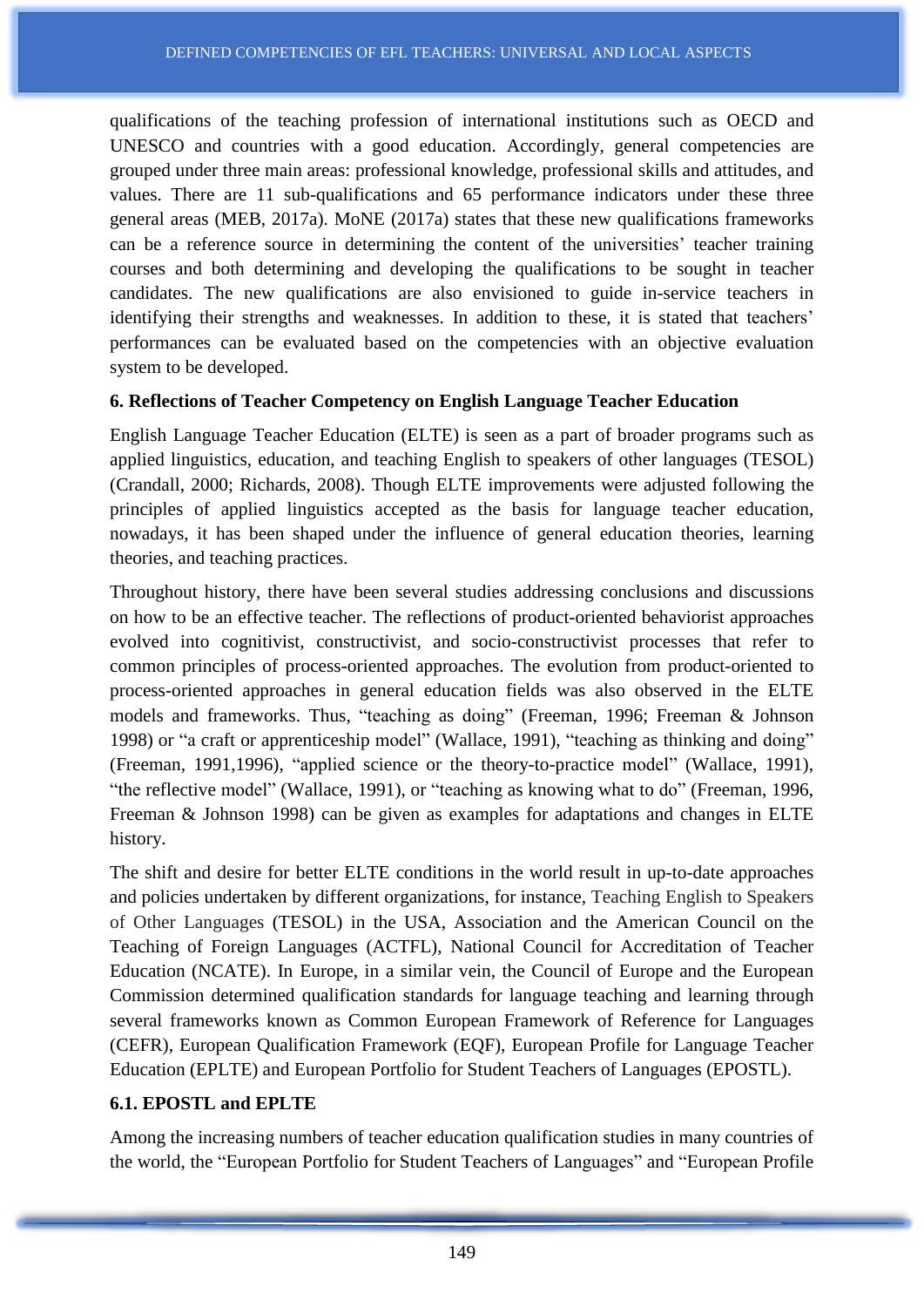for Language Teacher Education- A Frame of Reference" carried out in the European Union are among the exemplary studies in the field of teaching and should be regarded specifically. When considered from this point of view, they can be considered as proficiency studies, which are examples of the need to determine the framework of other teaching branches in addition to their general competencies. In this section, these two frameworks, which are important steps in teaching competency studies, will be explained.

With the proposal of the European Center for Modern Language (ECML), experts from different countries developed the EPOSTL. In this portfolio, it is aimed to focus on teacher education through basic competencies, to create competency definitions related to foreign language teaching, and to include these competencies in a portfolio work in which teacher candidates (students) will reflect on their knowledge, skills, and values. The definitions in the portfolio are expressed with the definitions of "can-do" as stated in the CEFR (2001). Some explanations given in CEFR have been changed from language learning to language teaching and included in the portfolio to a certain extent. The portfolio is divided into three main parts one of which is a personal statement section that aims to help candidates at the beginning of their teacher education and reflect on general questions related to teaching. The second section is the self-assessment section, consisting of 'can-do' descriptors, to facilitate reflection and self-assessment and the final dossier section, in which the outcome of self-assessment is seen transparent, aims to provide evidence of progress and record examples of work relevant to teaching (EPOSTL, 2007).

In detail, the main parts suggest an individual report in which students answer general questions and 'can do' statements, 'self-assessment' section focused on self-assessment and reflection and a documentation section aimed at demonstrating self-assessment outputs, proving progress, and documenting case studies (Newby et al., 2007).

The descriptors of the portfolio, which enable both the pre-service teacher's self-evaluation and the teacher educators' evaluation and give trainees a chance for the development of reflective skills with a set of 'can-do' statements, are grouped under certain topics. The following areas are where these descriptors are grouped with sub-sections such as "Context" – Curriculum, Aims, and Needs, The Role of the Language Teacher, Institutional Resources and Constraints; "Methodology" – Speaking/Spoken Interaction, Writing/Written Interaction, Listening, Reading, Grammar, Vocabulary, Culture; "Resources"–no sub-sections; "Lesson Planning"– Identification of Learning Objectives, Lesson Content, Lesson Organization; "Conducting a Lesson"– Using Lesson Plans, Content, Interaction with Learners, Classroom Management, Classroom Language; "Independent Learning"– Learner Autonomy, Homework, Projects, Portfolios, Virtual Learning Environments, Extra-curricular Activities; "Assessment of Learning"– Designing Assessment Tools, Evaluation, Self- and Peer Assessment, Language Performance, Culture, Error analysis (EPOSTL, 2007, p. 14 – 57).

The sub-divisions of these seven general categories are represented with a diversity of descriptors in which student teachers are required to have the knowledge and a variety of competencies needed to make decisions related to their teaching experiences (Cullen 2020; Strakova, 2009). In addition to the descriptors section, the student teachers have the chance to suggest some evidence of teaching practices in the 'dossier' section of the portfolio which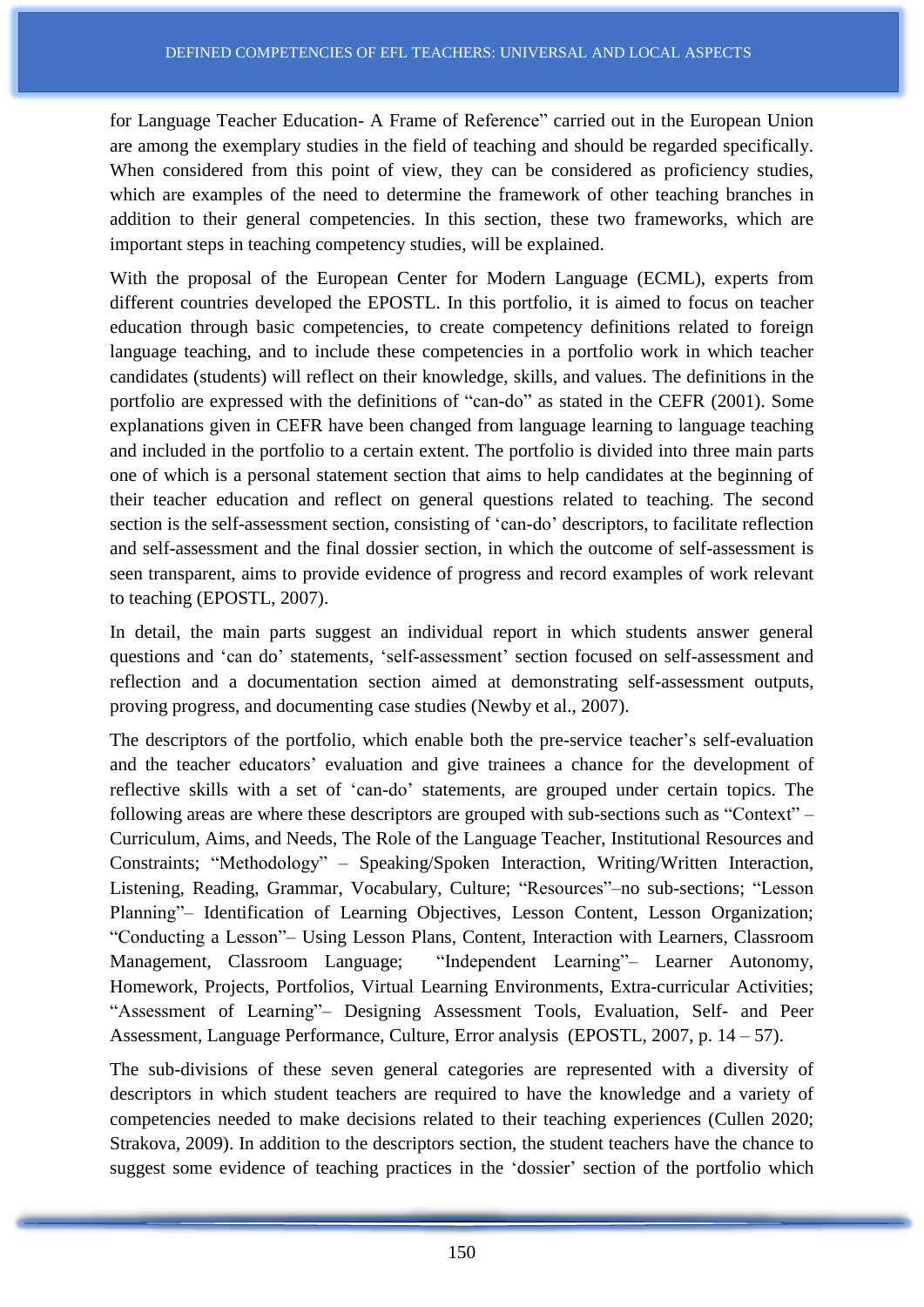may consist of lessons, lesson observations, and evaluations, detailed reports, comments, checklists, etc. compiled by different sources, 'teacher actions' - and from learners' tasks and related performance, case studies and action research, reflections. These sources can be added to the suggested tables also indicating the dates of the actions registered as evidence of the teaching practices.

In 'The Glossary' section, terms related to language learning and teaching existing in the EPOSTL are defined specifically in the document. The terms are defined according to how they are used in the CEFR for many cases. The index section aims to help users locate terms used in the descriptors. It takes the form of a chart in which terms relating to language learning and teaching are listed vertically and the sections of the self-assessment, horizontally. This will aid cross-referencing to discover briefly in which sections terms such as 'culture' or 'grammar' occur (Newby et al., 2007).

As can be seen, the EPOSTL is included in the literature as a comprehensive study that can contribute to pre-service teacher education due to the main areas provided as sections it contains and the sub-items of the sub-sections in these basic areas. The portfolio aims to provide prospective teachers with the teaching skills of the  $21<sup>st</sup>$  century through various items on sections of "Context", "Methodology", "Resources", "Lesson Planning", "Conducting a Lesson", "Independent Learning", "Assessment of Learning" before they graduate. For this reason, it continues to exist as a framework that can enable prospective foreign language teachers to acquire these skills during pre-service teacher education (Bergil & Sarıçoban, 2017; Cullen, 2020; Önal & Alagözlü, 2018; Seitova et al., 2019; Yüce, 2019).

However, this critical portfolio has shown that changes are needed in the content of this document so as to make it a more beneficial one within the context of Turkey as declared by Arıkan (2016). Arıkan (2016) carried out a critical evaluation of the document in terms of "The core team, Excluding non-secondary schools, Nature of the descriptors, Descriptors' load, Vague descriptors, Physical limitations" that addressed the drawbacks of the document needed to be regarded in practice. Moreover, Hoxha and Tafani's (2015) study reflects the limited number of studies on the EPOSTL applications that have shown that prospective teachers who have used them regarded it as a useful document for teaching practices.

Developments in language teaching in the European Union date back to the studies on the EPOSTL. In this sense, the initiatives taken by the European Union in 2000 to improve language teaching and learning led to the declaration of 2001 as the European Year of Languages. In 2002, decisions on learning at least two languages in addition to the mother tongue from an early age at the European Commission meeting in Barcelona led to competency studies on language teaching. In line with these developments, because of the joint work of the European Union Education and Culture Commission and the University of Southampton, a profile for the qualifications of foreign language teachers was created with the "European Profile for Language Teacher Education- A Frame for Reference" in the report.

The prepared framework offers suggestions on a) the structure of the lessons, b) the knowledge and understanding at the center of foreign language teaching, c) the diversity of learning and teaching strategies and skills, d) the values that language teaching should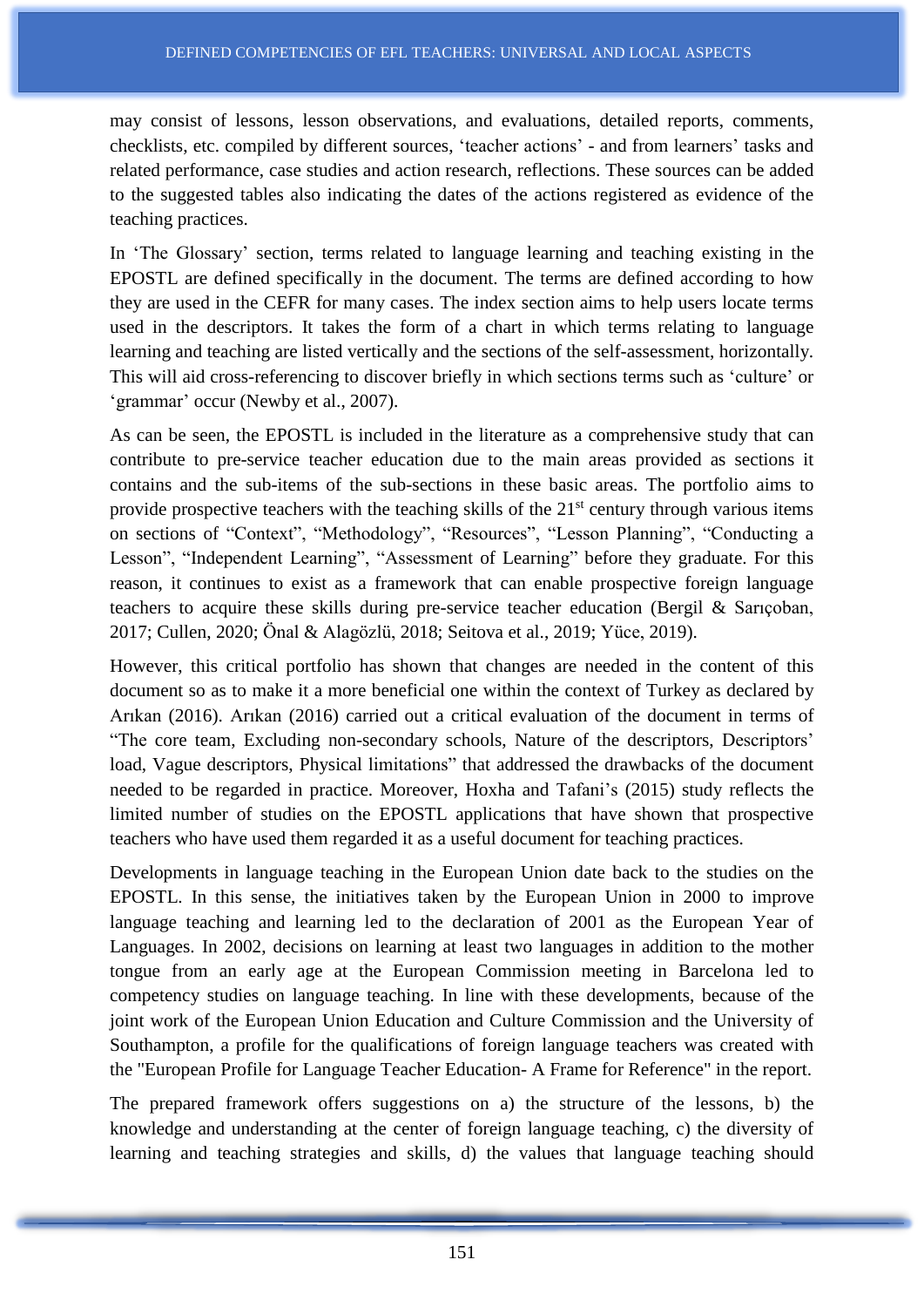support. As a result of the data collected by expert opinions and the experience of higher education institutions, 40 key items in language teacher education were presented.

This comprehensive project report has been transformed into a frame of reference to guide national and institutional education policy authorities and teacher educators aiming to present European initiatives in the field of foreign language teacher training. For each of the abovementioned items, the rationale and explanation are followed by the strategies for application and use them. For example, for the first item, "the curriculum combining academic study and teaching practice", the justification was given that "foreign language teachers should perceive theoretical knowledge, content knowledge and practice holistically, since each of them interacts with each other", as the strategies of "arranging the theoretical knowledge to see the application of the theoretical knowledge in the classroom" and "application and evaluation of the pre-service teachers through action research" were suggested for this item (Kelly et al., 2005, p. 5), which can be given as a sample for the application of the items included in the reference.

# **6.2. NR for Special Field Competencies in ELTE**

The demands on teacher competencies throughout the world narrowed down with the developments of the foreign language teacher education in Europe and reached its peak level as searching for the specific qualifications in some methodologies such as 'teaching English to young learners'. As cited in Gürsoy's (2015) comprehensive study, "Nuremberg Recommendations on Early Foreign Language Learning" (hereafter NR) (Goethe-Institute, 2010) has proposed the qualifications in detail. As seen, the developments of teacher competencies are not only limited to the general performances of teaching occupation but also, they may guide teachers specifically for such kind of practices related to the main areas of teaching that can be named as sub-fields or branches of their teaching areas. Goethe Institute published the requirements of NR originally in 1996 with the collaboration of 22 countries. Due to the policy changes affected by socio-economic demands, developments in technology, and expectations of early language learning, the report was revised and reached its current version in 2010 including the demands in it. The document addresses several stakeholders such as policymakers, teacher trainers, prospective teachers, principals, and practitioners. Moreover, it provides a broader perspective with a variety of factors aiming to reach the desired conditions to display the foreign language potential of learners aged between 4 to 10.

After introducing the background conditions, needs, and desires of early foreign language education, the NR describes the process' methodology and pedagogic principles relating to learning goals and teaching content, interaction in the learning group, teaching procedures, the learning atmosphere and physical environment, learning materials and the use of media in learning. These principles aim to support the competencies of teaching English to young learners' teachers as well considering the language proficiency starting at the nursery level.

Thus, the document underlines the importance of knowledge of language and culture, methodology, and pedagogy. This transferable knowledge and experience-based qualifications are given as: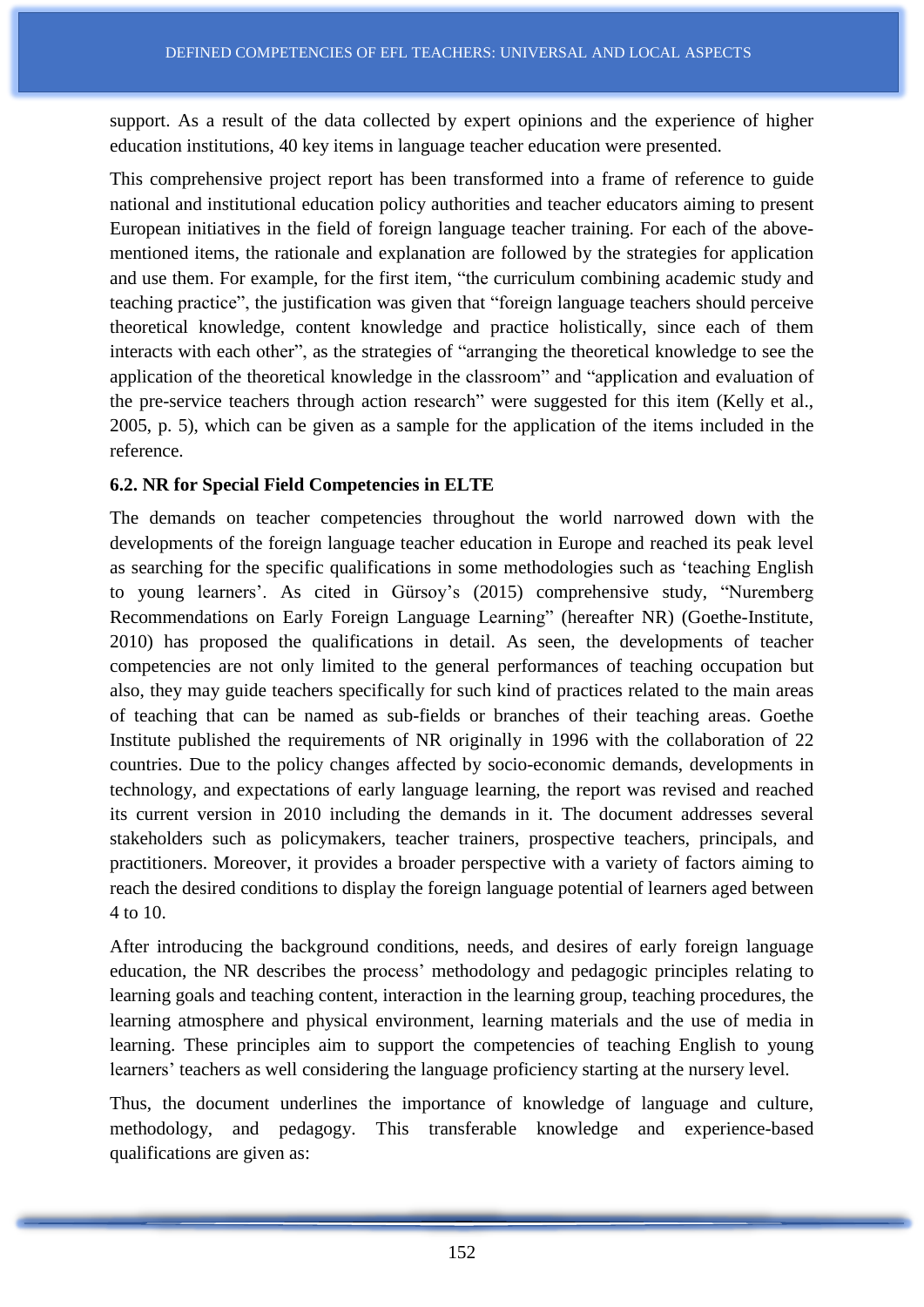natural enjoyment of communication, capacity, and desire for intercultural communication, capacity for analytical, problem-oriented thought, competence in identifying, mediating, and implementing learning strategies, endorsement of lifelong learning as a principle for oneself and all learners, ability to inspire openness to new ways of thinking and learning, ability to cooperate as harmoniously and productively with colleagues as with children constant upgrading of own media competence, self-confident and intelligently purposive approach in fulfillment of own professional role and responsibilities together with maintenance of critical perspective, unfailing readiness to cooperate with all involved in the upbringing of children and education (NR, 2010, p. 16).

All in all, the Ministry of National Education has introduced teacher qualifications with the document of Specific Field Competencies of English Language Teachers in 2008 that aim to parallel improvements in the field-specific teacher training process. Although this document addresses five broad categories of "planning and organizing language teaching process", "developing language skills of learners", "monitoring and evaluating the development of language skills", "cooperation with the school, family and the society", "continuing professional development in English Language Teaching" (MEB, 2008) and seem to cover the methodological and pedagogical competencies as also referred to in NR, it fails in identifying required L2 proficiency of English language teachers and focusing on the intercultural knowledge and awareness. The document underlines the importance of developing and/or monitoring the language skills of learners by set qualifications and increase the level teaching process; however, it has many limitations in specifying the pedagogical and/or methodological knowledge for enhancing the performance of teaching skills required by the English language teachers (Gürsoy, 2015).

#### **6.3. Discussion**

This paper has reviewed the studies and the developments on teacher competency in the USA, EU, OECD that come up with the initial frameworks in this field. Later in the study, what the reflections of teacher competency are on language teaching and English Language Teacher Education in Turkey have been reflected. Based on the reviewed studies, the following issues are remarked:

Since the teaching profession has a dynamic infrastructure in the changing and constantly developing world conditions, when the international literature is examined, it is seen that countries do not adhere to a single competency framework. For this reason, individual researchers and leading institutions of the countries appear to contribute to competency frameworks. (Danielson, 1996; European Commission, 2013; Gonzalez & Wagenaar, 2005; Jobs for the Future and Council of the Chief State School Officers, 2015; Lang & Evans, 2006; NBPTS, 2019; Pianta, 2011; Schleicher, 2016).

When international and national teaching competency frameworks are examined, it is seen that each frame reflects different perspectives (Danielson, 1996; European Commission, 2013; Gonzalez & Wagenaar, 2005; Jobs for the Future and the Council of Chief State School Officers, 2015; Karslı & Güven, 2011; Lang & Evans, 2006; MEB, 2017a, 2017b; NBPTS, 2019; Pianta, 2011; Schleicher, 2016; Selvi, 2010;). While some frameworks are covered under knowledge, skills and attitudes, and values (European Commission, 2013; MEB, 2017a, 2017b), others are covered under the headings of competency and sub-competencies. While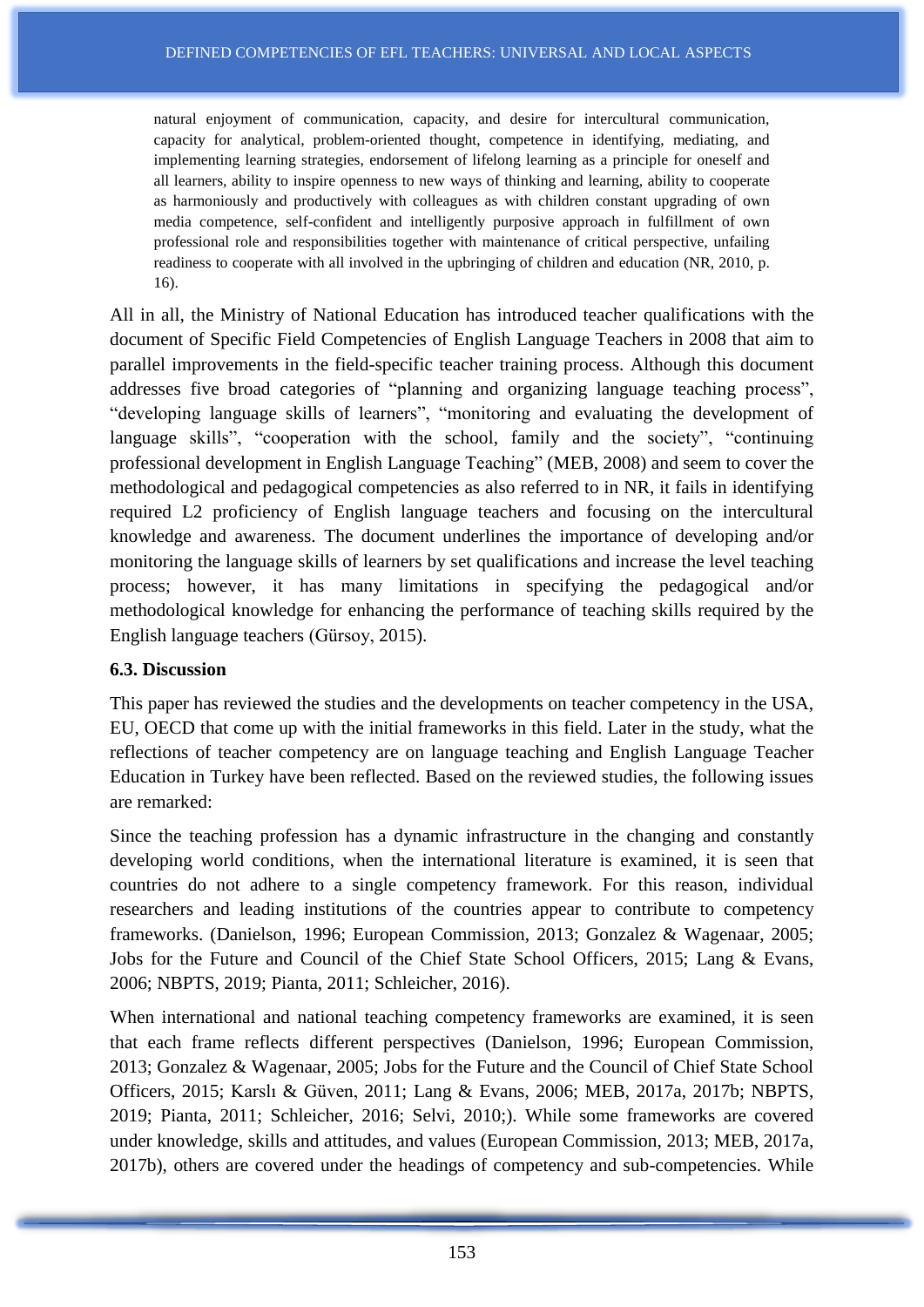some framework proposals consist of detailed sub-competencies and performance indicators (Danielson, 1996; Lang & Evans, 2006), some try to present a shorter and holistic understanding (European Commission, 2013; Gonzalez & Wagenaar, 2005; MEB, 2017a, 2017b; Schleicher, 2016). Although the proposed teaching frameworks have common points besides the existing structural differences, it is seen that they emphasize different competency areas such as classroom practices and teaching (Danielson, 1996; Lang & Evans, 2006), teacher's out-of-class practices (Gonzalez & Wagenaar, 2005) or attitudes and values (European Commission, 2013; MEB, 2017a, 2017b).

The conduction of the studies related to teacher competency provokes and sustains some reflections and expectations in the foreign language teacher education field. Along with the improvement of teacher competency throughout the world, the issues such as common competency areas of teachers constitute the main subjects of competency studies (European Commission, 2004; Newby et al., 2007). The frameworks developed for foreign language teachers, recorded in the literature, and dealing with the problems that may be encountered in practice, have the quality to contribute to the training of foreign language teachers in Turkey in many respects. Among these, the specifically focused one is the EPOSTL that allows preservice teachers to evaluate themselves during pre-service training with its three main sections called "personal statement", "self-assessment" and "dossier". In addition to this, it is seen as a comprehensive framework that helps teacher qualifications reach international levels or standards and helps foreign language teacher candidates develop themselves in areas that they think they cannot gain qualifications before graduation. In addition, not only teacher candidates but also teacher educators can benefit from the target portfolio framework from different angles while organizing pre-service training or performing their profession in inservice training processes (Arıkan, 2016; Bergil & Sarıçoban, 2017; Cullen, 2020; Cakır & Balcikanli, 2012; Hoxha & Tafani, 2015; Önal & Alagözlü, 2018; Seitova et al., 2019; Yüce, 2019).

Apart from this, the gap between theory and practice in teacher education shows that the general teaching competencies do not satisfy the requirements of English language teacher education. Thus, the requirements and the qualifications of English language teachers should be revised in line with the field or branch-specific competency areas or competencies. It was declared in MoNE's 2023 strategic plan that a National Council of Foreign Languages will be formed to define foreign language teaching policies, teaching standards, and classroom practices; however, there is no hosted national council for foreign language policies by Turkey, which calls for an urgent need for the collaboration of developments in language teacher education in the World (Kartal & Başol, 2019).

#### **7. Concluding Remarks**

This chapter aimed to review the competency-based frameworks related to teacher education both from institutional and pioneering individual points of view put into practice internationally and nationally. The frameworks conducted on developing the teacher's competency suggest that competency is not restricted to static areas of the teaching process; thus, defining the competencies of teachers requires to follow the upcoming, fashion needs of time and to be complement with today's practices inside and outside classrooms.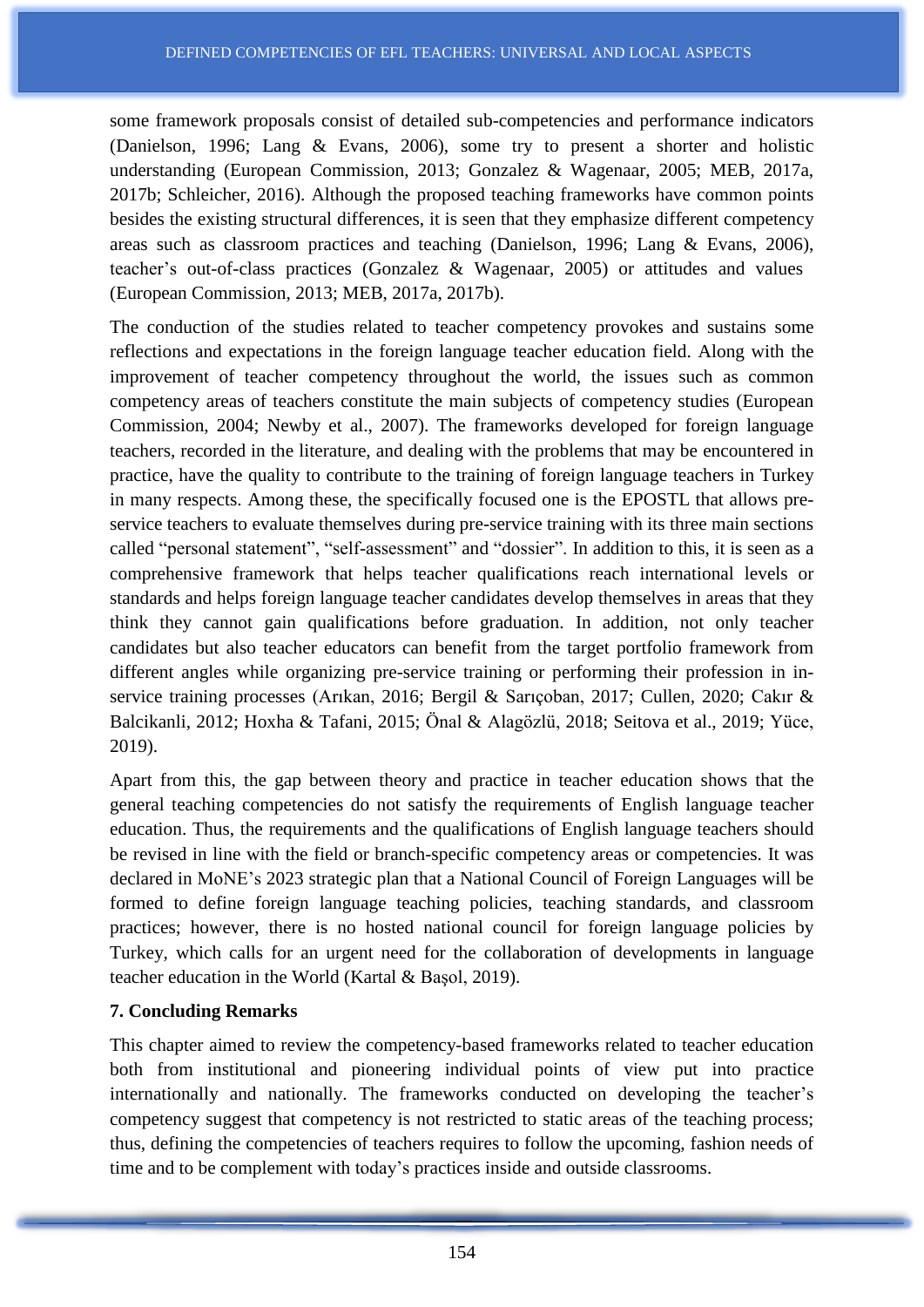Although quite a few articles were identified, based on the pioneering frameworks in the world, in this review it is also evident that the competencies may refer to the qualifications of specific teaching branches and areas as suggested for the student teachers of languages or could be considered for the English language teachers in Turkey or nation/context-based conditions. This indicates that the general teaching competencies are insufficient to initiate and sustain the formative process of teacher education with field or branch-specific conditions as pointing out by the English language teachers in this current study.

Thus, to reach the transformative competency-related processes in language teacher education besides all teacher education branches, more research is needed to be conducted with the resource stakeholders. Moreover, the changing conditions with the COVID-19 pandemic come up with another fashion necessities for teacher competency that may provide multiple perspectives for the different and several teaching disciplines, which may result in promising qualifications for future generations deserving better education conditions in distance or face to face education.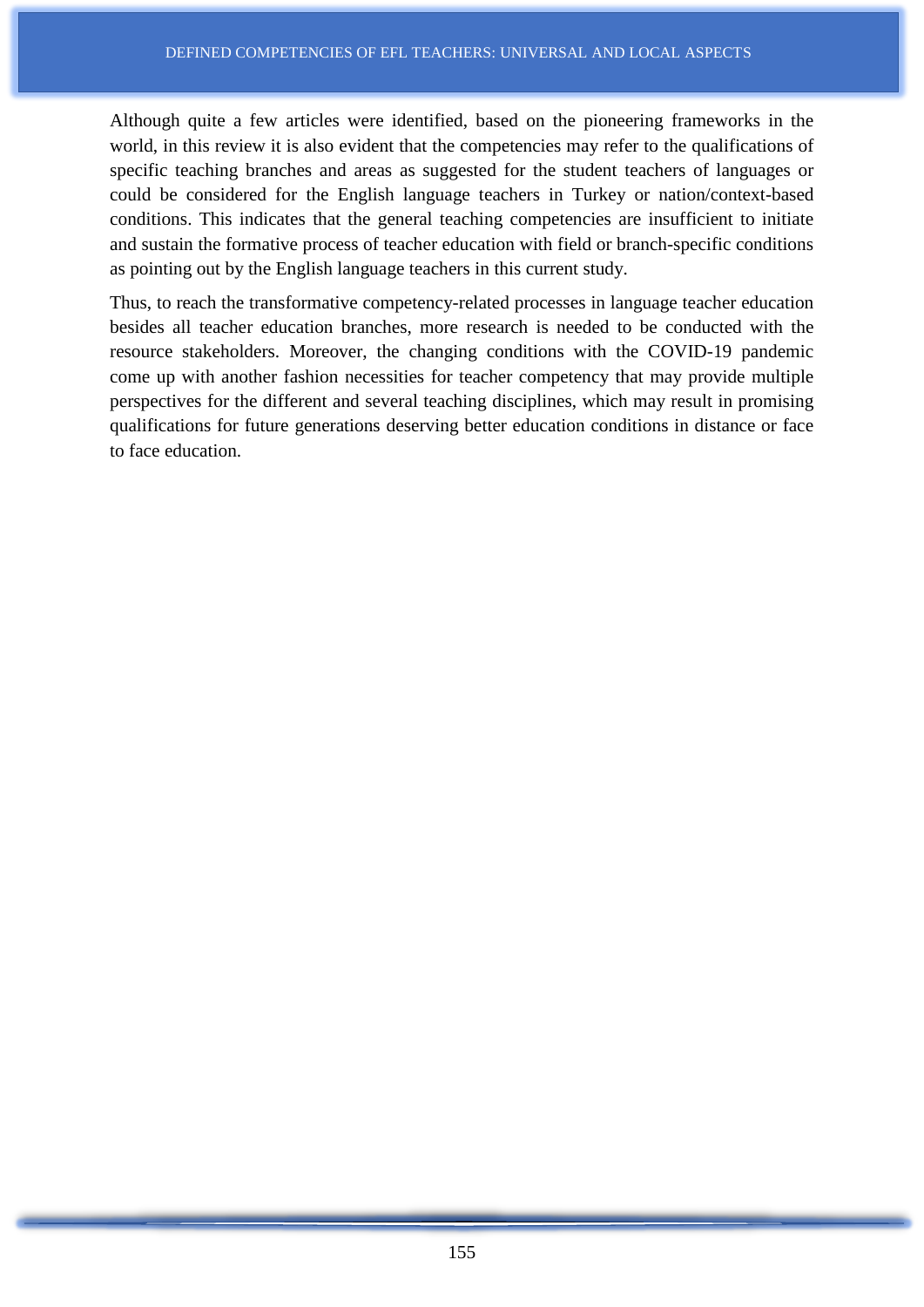#### **REFERENCES**

- Alan, B. (2019). *Determining generic teacher competencies and designing a preservice teacher education program based on competencies* (Publication No. 604891) [Doctoral dissertation, Anadolu University].
- Arıkan, A. (2016). An examination of the EPOSTL's potential use in Turkey. *Artuklu Human and Social Science Journal*, *1*(1), 76-80.
- Ball, D. L., & Cohen, D. K. (1999). Developing practice, developing practitioners. In Linda
- Barber, M., & Mourshed, M. (2007). *How the world's best-performing school systems come out on top*. London: McKinsey and Company.
- Barış, E. T. (2013). Türkiye'nin AB üyeliği sürecinde hayat boyu öğrenmede yetişkin eğitimcisi yeterlikleri. *Marmara Üniversitesi Atatürk Eğitim Fakültesi Eğitim Bilimleri Dergisi*, *38*(38), 149-166.
- Bergil, A. S., & Sarıçoban, A. (2017). The use of EPOSTL to determine the self-efficacy of prospective EFL teachers: Raising awareness in English language teacher education. *Journal of Language and Linguistic Studies, 13*(1), 399-411.
- Biesta, G. (2012). The future of teacher education: Evidence, competence or wisdom? *RoSE– Research on Steiner Education*, *3*(1).
- Bransford, J., Darling-Hammond, L., & LePage, P. (2005). Introduction. In Darling-Hammond, L. and Bransford, J. (Eds.), (p. 1-39). *Preparing teachers for a changing world: What teachers should learn and be able to do*. San Fransisco: Jossey-Bass.
- Brockmann, M., Clarke, L., & Winch, C. (2008). Knowledge, skills, competence: European divergences in vocational education and training (VET)—the English, German and Dutch cases. *Oxford Review of Education*, *34*(5), 547-567.
- Caena, F. (2011). *Literature review. Teachers' core competences: Requirements and developments. European commission*. [http://ec.europa.eu/dgs/education\\_culture/repository/education/policy/strategicframew](http://ec.europa.eu/dgs/education_culture/repository/education/policy/strategicframework/doc/teacher-competences_en.pdf) [ork/doc/teacher-competences\\_en.pdf](http://ec.europa.eu/dgs/education_culture/repository/education/policy/strategicframework/doc/teacher-competences_en.pdf)
- Cakır, A., & Balcikanli, C. (2012). The use of the EPOSTL to foster teacher autonomy: ELT student teachers' and teacher trainers' views. *Australian Journal of Teacher Education, 37*(3). http://dx.doi.org/10.14221/ajte.2012v37n3.7
- Conway, P., Murphy, R., Rath, A., & Hall, K. (2009). *Learning to teach and its implications for the continuum of teacher education: A nine-country crossnational study*. University College Cork. Ireland.
- Cooper, H. M. (1998*). Synthesizing research: A guide for literature reviews*. Sage, Thousand Oaks.
- Council of Chief State School Officers. (2013, April). Interstate Teacher Assessment and Support Consortium. *InTASC model core teaching standards and learning progressions for teachers 1.0: A Resource for ongoing teacher development.* Washington DC.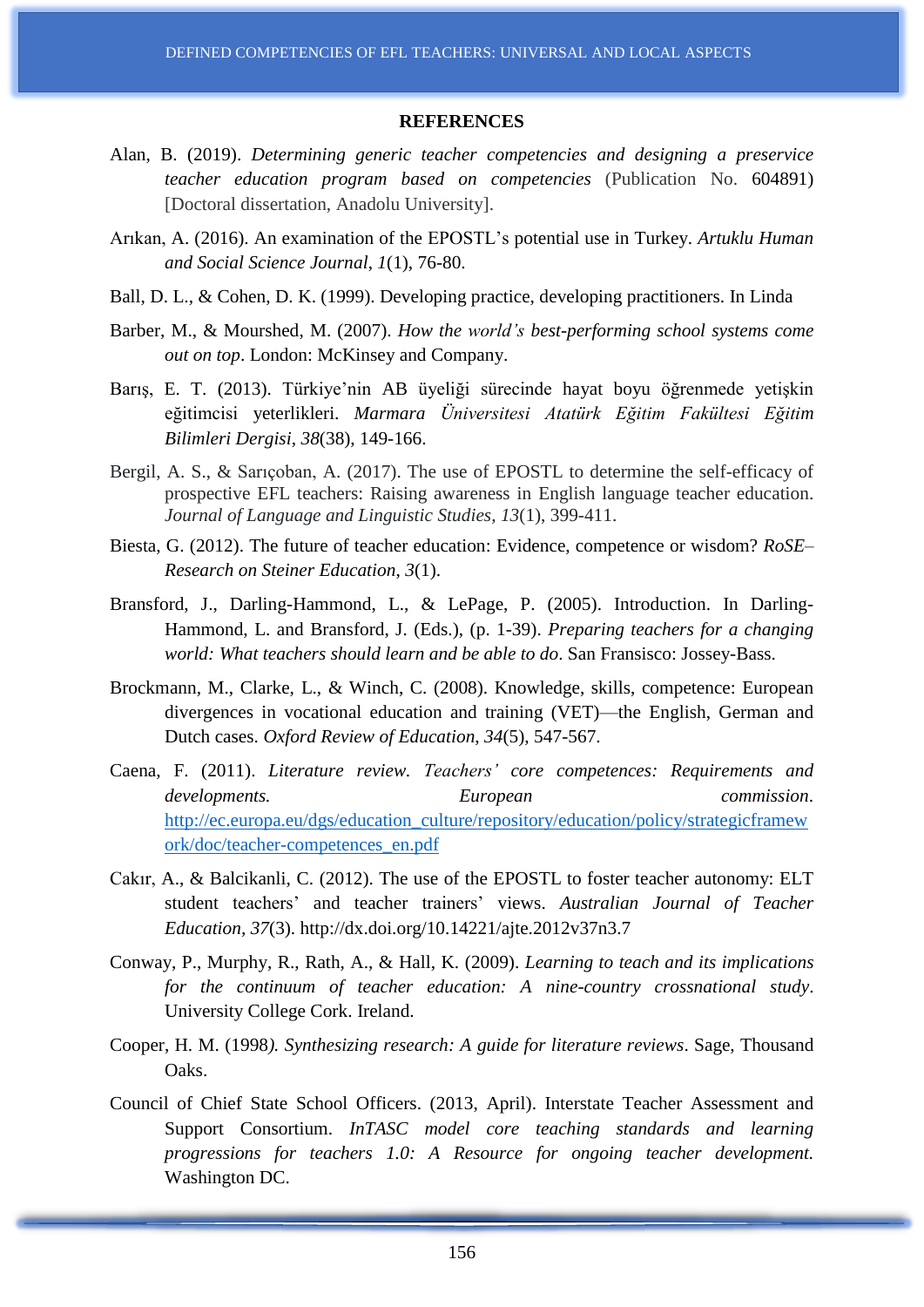- Council of Europe. (2001). *Common European framework of reference for languages: Learning, teaching, assessment.* Strasbourg: Cambridge University Press.
- Crandall, J. (2000). Language teacher education. *Annual Review of Applied Linguistics, 20*, 34-55. https://doi.org/10.1017/S0267190500200032
- Cullen Kır, E. (2020). Türkiye ve Avrupa birliğinde yabancı dil öğretmeni yetiştirme alanı yeterlilik çalışmaları. *Akademik Sosyal Araştırmalar Dergisi, 106, 220-234. <http://dx.doi.org/10.29228/ASOS.43518>*
- Danielson, C. (1996). *Enhancing professional development*: *A framework for teaching*. Alexandria, VA: Association for Supervision and CurriculumDevelopment.
- Darling Hammond and Gary Sykes (Eds.), *Teaching as the learning profession: Handbook of policy and practice*. San Francisco: Jossey-Bass Publishers.
- Darling-Hammond, L. (2006). Constructing 21st-century teacher education. *Journal of teacher education*, *57*(3), 300-314.
- Darling-Hammond, L., Wise, A. E., & Klein, S. P. (2000). *A license to teach: Raising standards for teaching*. San Francisco: Jossey-Bass Publishers.
- ETUCE. (2008, April). *Teacher education in Europe. An ETUCE policy paper*. European Trade Union Committee for Education.
- European Commission (2004). *Common European principles for teacher competences and qualifications.* http://europa.eu.int/comm/dgs/education.culture.
- European Commission. (2012). *Rethinking education: Investing in skills for better socioeconomic outcomes*. Strasbourg.
- European Commission. (2013). *Education and training. Supporting teacher competence development for better learning outcomes*. <http://ec.europa.eu/education/policy/school/teaching-professions>
- European Communities. (2007). *Key competences for lifelong learning: European reference framework*. Luxembourg.
- Freeman, D. (1996). Redefining the relationship between research and what teachers know. In
- Freeman, D., & Johnson, K. E. (1998). Reconceptualizing the knowledge- base of language teacher education. *TESOL Quarterly, 32*, 447–464. https://doi.org/10.2307/3588114
- Goethe-Institut. (2010). *Nuremberg recommendations on early foreign language learning.*
- Gonzalez, J., & Wagenaar, R. (Eds.) (2005). *Tuning educational structures in Europe II. Universities' contribution to the Bologna Process.* University of Deusto and University of Groningen. http://tuning.unideusto.org/tuningeu/
- Grant, C. A., & Gillette, M. (2006). A candid talk to teacher educators about effectively preparing teachers who can teach everyone's children. *Journal of Teacher Education, 57(3)*, 292-299.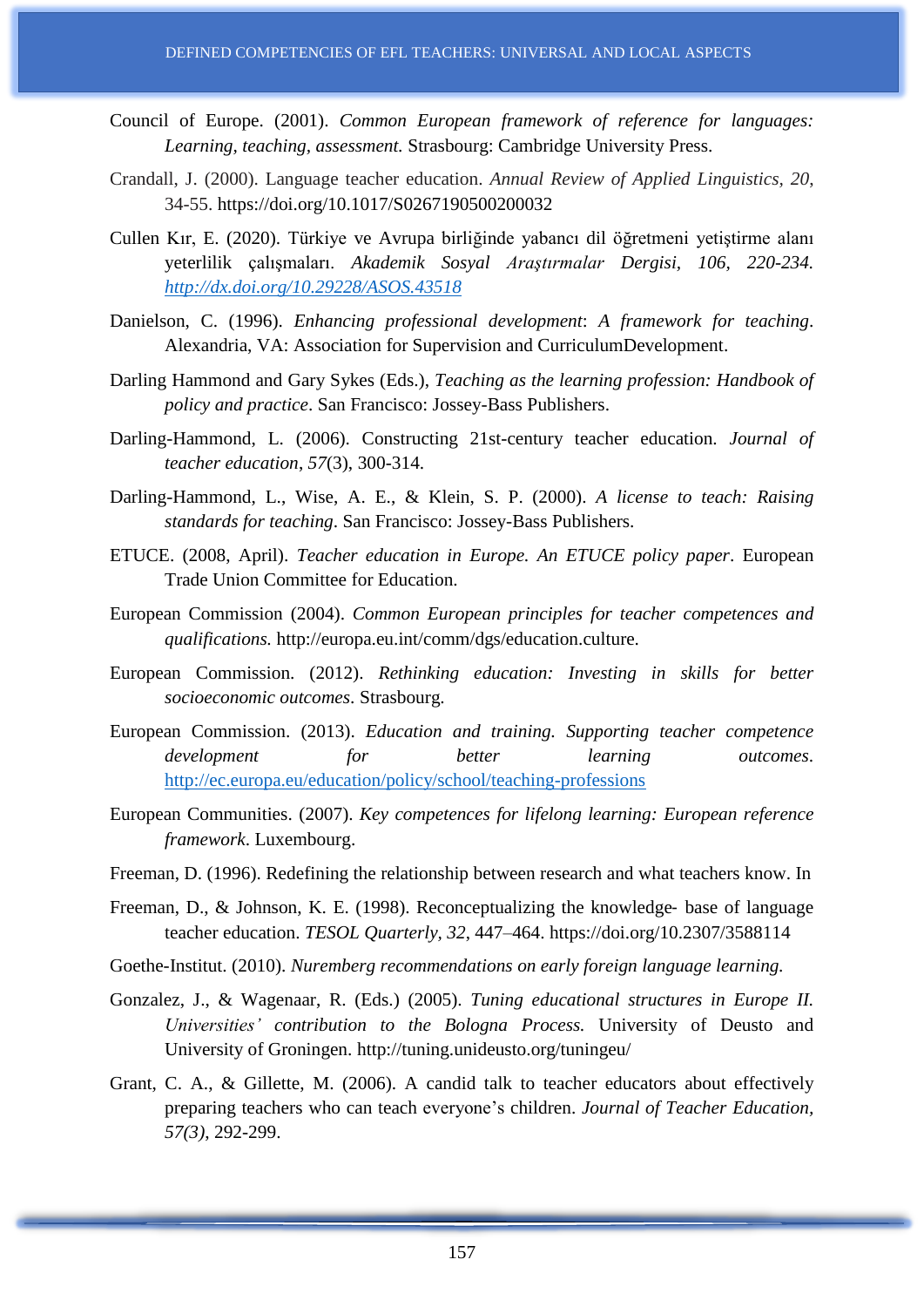- Gürsoy, E. (2015). ELT teacher qualifications for teaching English to young learners. *International Journal of Language Academy*, 3/4 Winter, 14-24. http://dx.doi.org/10.18033/ijla.322
- Halász, G., & Michel, A. (2011). Key competences in Europe: Interpretation, policy formulation, and implementation. *European Journal of Education*, *46*(3), 289-306.
- Haste, H. (2009). What is 'competence' and how should education incorporate new technology's tools to generate 'competent civic agents'. *The Curriculum Journal*, 20(3), 207-223.
- Hoxha, M., & Tafani, V. (2015). European portfolio for student teachers of languages (EPOSTL) and insights from student - teachers' feedback. *Academic Journal of Interdisciplinary Studies, 4*, 71-78.
- Imig, D. G., & Imig, S. R. (2006). What do beginning teachers need to know? *Journal of Teacher Education, 57(3)*, 286-291.
- Jeris, L., Johnson, K., Isopahkala, U., Winterton, J., & Anthony, K. (2005). The politics of competence: Views from around the globe. *Human Resource Development International*, *8*(3), 379-384.
- Jobs for the Future and the Council of Chief State School Officers. (2015). *Educator competencies for personalized, learner-centered teaching.* Boston, MA: Jobs for the Future.
- K. M. Bailey, & D. Nunan (Eds.), *Voices from the language classroom: Qualitative research in second language education* (pp. 88–115). New York: Cambridge University Press.
- Karslı, M., & Güven, S. (2011). Öğretmen yetiştirme politikaları. In S. Kilimci (Ed.),*Türkiye'de öğretmen yetiştirme* içinde (pp. 53-65). Ankara: PegemAkademi.
- Kartal, G., & Başol, H. Ç. (2019). Generic teacher competencies and the English language teacher education program in Turkey. *Novitas-ROYAL (Research on Youth and Language), 13*(2), 133-154.
- Kelly, M., Grenfell, M., Allan, R., Kriza, C., & McEvoy, W. (2004). European Profile for Language Teacher Education-A Frame of Reference: Final Report. European Commission Directorate General for Education and Culture.
- Koenen, A. K. Dochy, F., & Berghmans, I. (2015). A phenomenographic analysis of the implementation of competence-based education in higher education. *Teaching and Teacher Education*, 50, 1-12.
- Koster, B., & Dengerink, J. J. (2008). Professional standards for teacher educators: how to deal with complexity, ownership and function. Experiences from the Netherlands. *European Journal of Teacher Education*, *31*(2), 135-149.
- Lang, H. R., & Evans, D. N. (2006). *Models, strategies, and methods for effective teaching*. Boston. Pearson.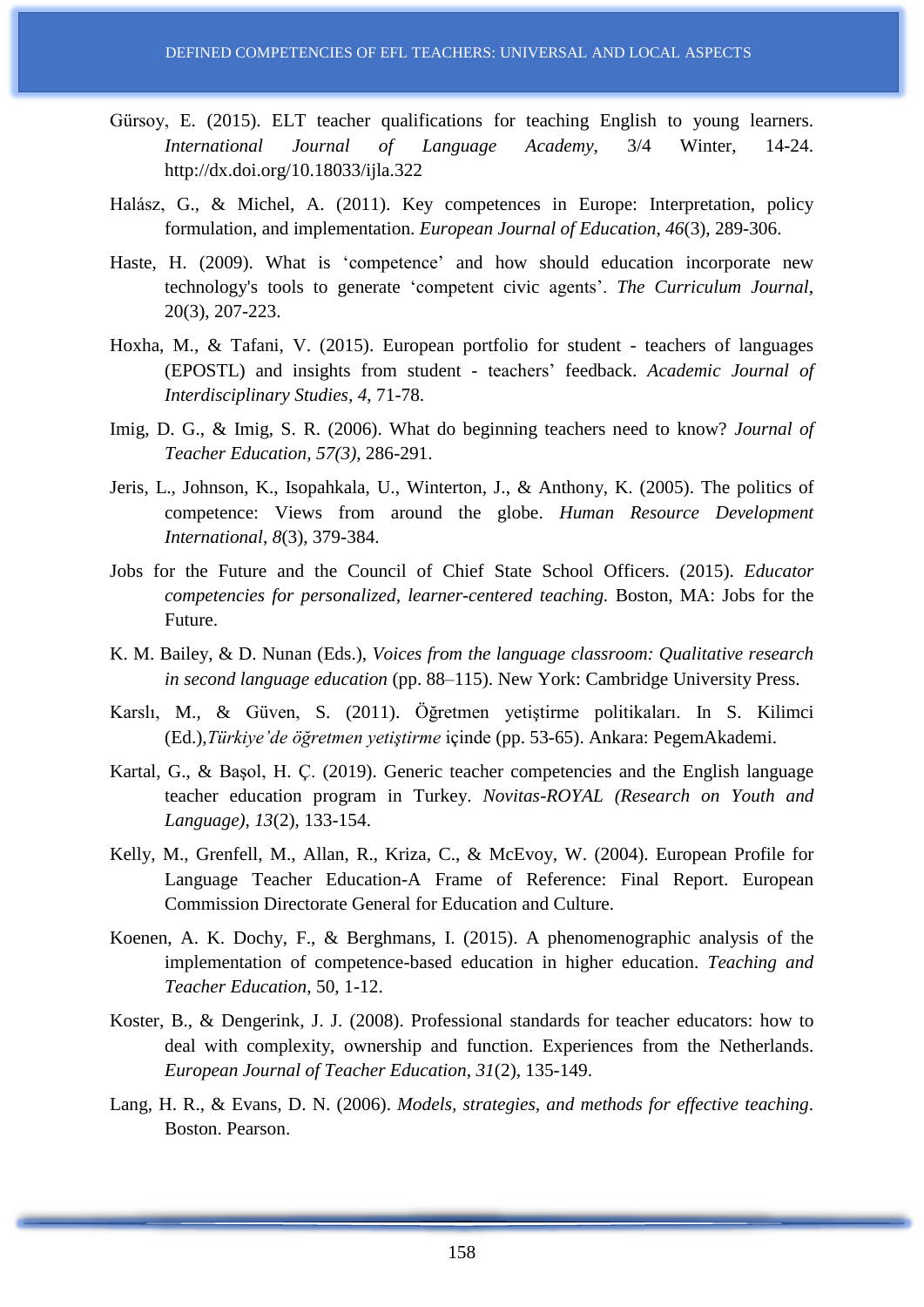- Mansfield, B. (2004). Competence in transition. *Journal of European Industrial Training*, *28*(2/3/4), 296-309.
- MEB. (2008). *Özel alan öğretmen yeterlikleri.* Öğretmen Yetiştirme ve Eğitimi Genel Müdürlüğü. Ankara.
- MEB. (2017a). *Öğretmenlik mesleği genel yeterlikleri*. Ankara: Öğretmen Yetiştirme ve Geliştirme Genel Müdürlüğü. Ankara. http://oygm.meb.gov.tr/www/ogretmenlikmeslegi-genel-yeterlikleri/icerik/486
- MEB. (2017b). *Öğretmen strateji belgesi 2017-2023*. Ankara: Öğretmen Yetiştirme ve Geliştirme Genel Müdürlüğü. http://oygm.meb.gov.tr/www/ogretmen-stratejibelgesiyayimlandi/icerik/406
- Mulder, M., Gulikers, J., Biemans, H., & Wesselink, R. (2009). The new competence concept in higher education: Error or enrichment? *Journal of European Industrial Training*, *33*(8/9), 755-770.
- NBPTS (2019). *National board for professional teaching standards*. *What teachers should know and be able to do?* https://www.nbpts.org/
- Newby, D., Allan, R., Fenner, A.-B., Jones, B., Komorowska, H., & Soghikyan, K. (2007). *European Portfolio for Student Teachers of Languages. A Reflection Tool for Language Teacher Education.* Strasbourg/Graz: Council of Europe Publishing, http://EPOSTL2.ecml.at.
- OECD. (2011). *Building a high-quality teaching profession: Lessons from around the world*. OECD Publishing. <http://dx.doi.org/10.1787/9789264113046-en>
- Okçabol, R. (2005). *Öğretmen yetiştirme sistemimiz*. Ankara: Ütopya.
- Önal, A. & Alagözlü, N. (2018). A descriptive study on in-service English language teachers' perceptions of the European portfolio for student teachers of languages (EPOSTL) in Turkish setting. *Journal of Language and Linguistic Studies, 14*(3), 56-76 .
- Paine, L. (2013). Exploring the interaction of global and local in teacher education: Circulating notions of what preparing a good teacher entails. In X, Zhu and K. 302 Zeichner (Eds.), *Preparing teachers for the 21st century* (pp. 119-140). Springer: Berlin Heidelberg.
- Pianta, R. C. (2011). *Teaching children well: New evidence-based approaches to teacher professional development and training*. Center for American Progress.
- Richards, J. C. (2008). Second language teacher education today. *RELC Journal*, *39*, 158-177. https://doi.org/10.1177/0033688208092182
- Sahlberg, P. (2010). The secret to Finland's success: Educating teachers. *Stanford Center for Opportunity Policy in Education*, *2*, 1-8.
- Santiago, P., & Benavides, F. (2009). Teacher evaluation: A conceptual framework and examples of country practices. *Paper presented at the OECD-Mexico Workshop*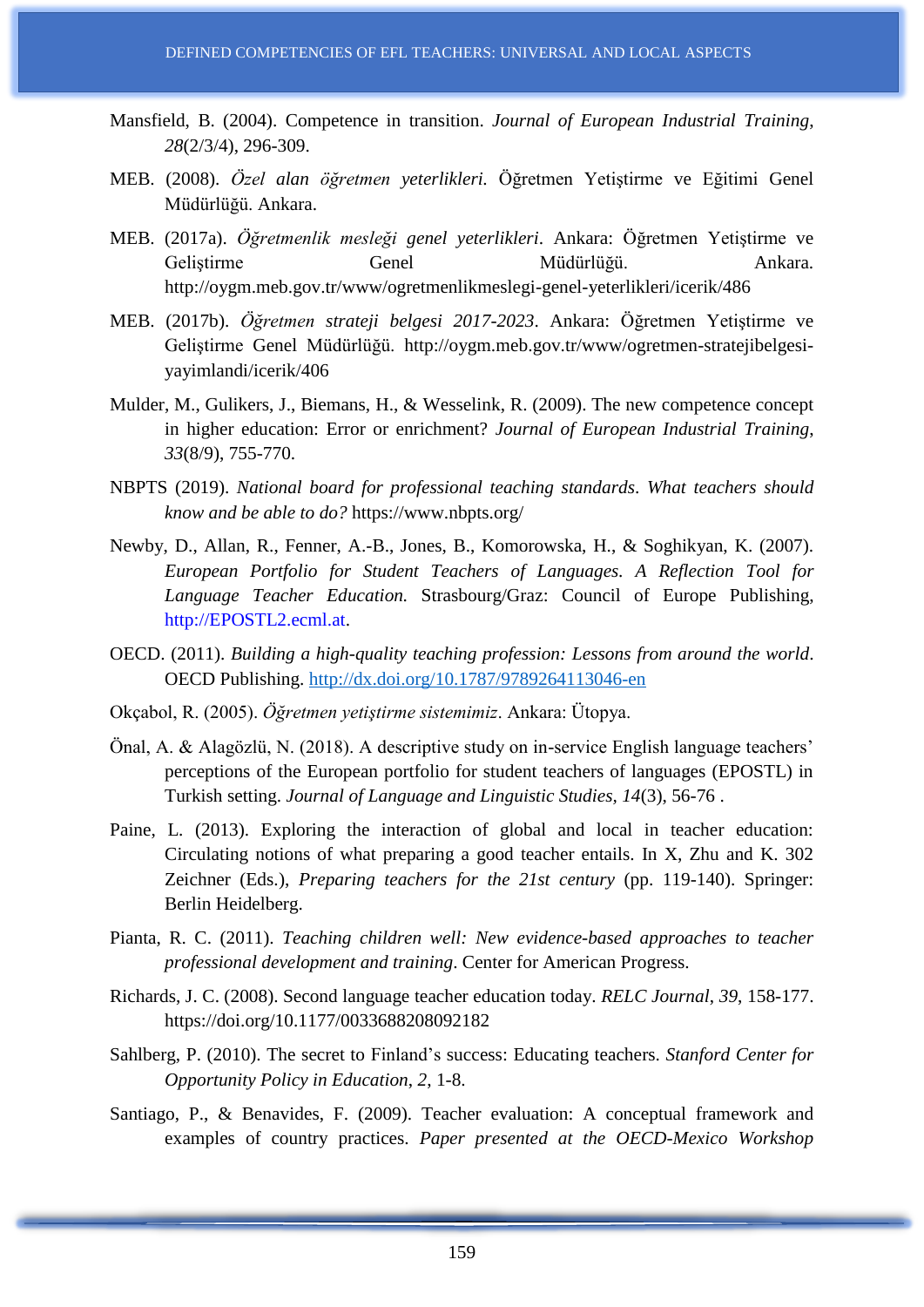*"Towards a Teacher Evaluation Framework in Mexico: International Practices, Criteria and Mechanisms"*, Mexico City, 1-2 December 2009.

- Schleicher, A. (2016). *Teaching excellence through professional learning and policy reform: Lessons from around the world.* International summit on the teaching profession. Paris: OECD Publishing <http://dx.doi.org/10.1787/9789264252059-en>
- Seitova, M., Mirici, İ. H., & Öz, H. (2019). The effect of the EPOSTL on the self-evaluation of student teachers of English. *Elementary Education Online* , 18(3), 1367-1377.
- Selvi, K. (2010). Teachers' competencies. *Cultura International Journal of Philosophy of Culture and Axiology*, *7*(1), 167-175.
- Şişman, M. (2009). Teacher's Competencies: A modern discourse and the rhetoric. *Inonu University Journal of the Faculty of Education (INUJFE)*, *10*(3), 63-82.
- Şişman, M. (2011). *Eğitim bilimine giriş*. Ankara: Pegem Akademi.
- Strakova, Z. (2010). European portfolio for student teachers of languages and its benefits for pre-service teacher training. *The article was written in the frame of KEGA project 3/7014/09.*
- Wallace, M. (1991). *Training foreign language teachers: A reflective approach*. Cambridge: Cambridge University Press.
- Winterton, J. (2009). Competence across Europe: highest common factor or lowest common denominator? *Journal of European Industrial Training*, 33 (8/9), 681-700.
- World Bank. (2005). *Learning to teach in the knowledge society*. Final Report by Task Manager Juan Manuel World Bank.
- Yüce, E. (2019). EPOSTL: Revisiting the roles of language teachers at a recently established ELT department. *International Online Journal of Education and Teaching, 6*, 1272- 1281.
- Zeichner, K. (2012). The turn once again toward practice-based teacher education. *Journal of Teacher Education, 63*, 376-382. <https://doi.org/10.1177/0022487112445789>

# **To Cite this Chapter:**

Su-Bergil, A. (2021). Defined competencies of EFL teachers: Universal and local aspects. In Büyükkarcı, K. & Önal, A. (Eds.), *Essentials of applied linguistics and foreign language teaching: 21st century skills and classroom applications*, 138-160. ISRES Publishing.